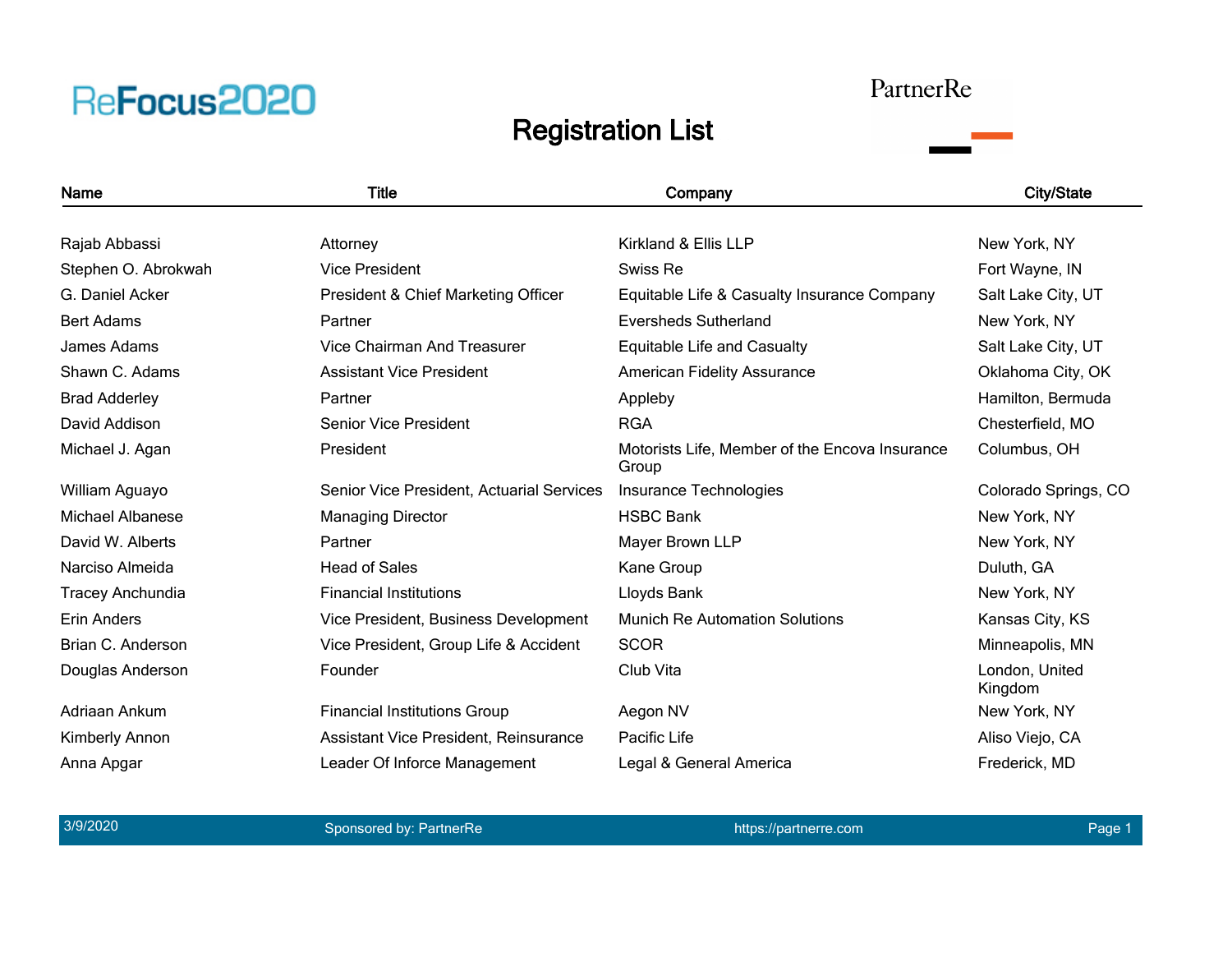#### PartnerRe

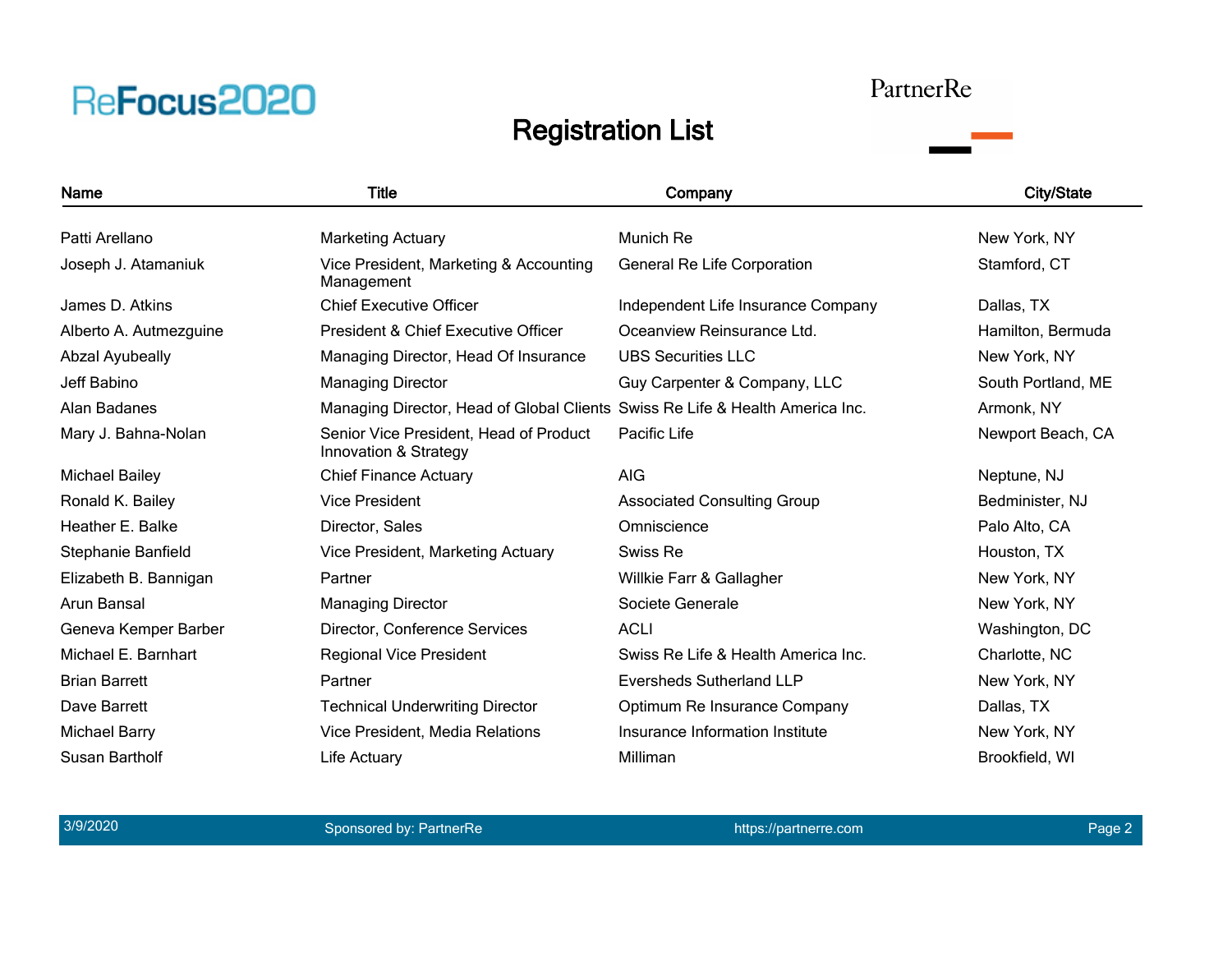#### PartnerRe

### Registration List



3/9/2020 and the sponsored by: PartnerRe https://partnerre.com https://partnerre.com Page 3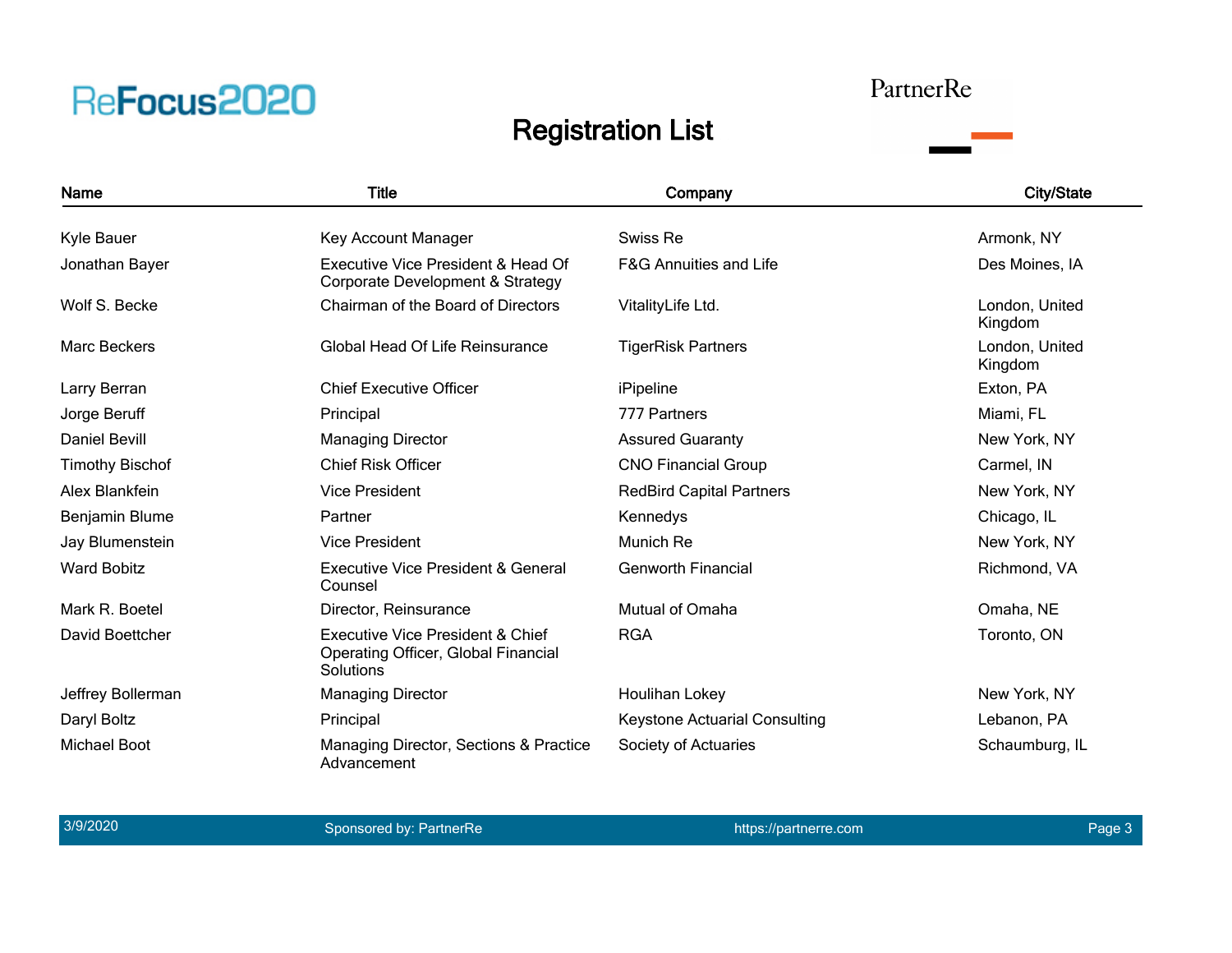#### PartnerRe

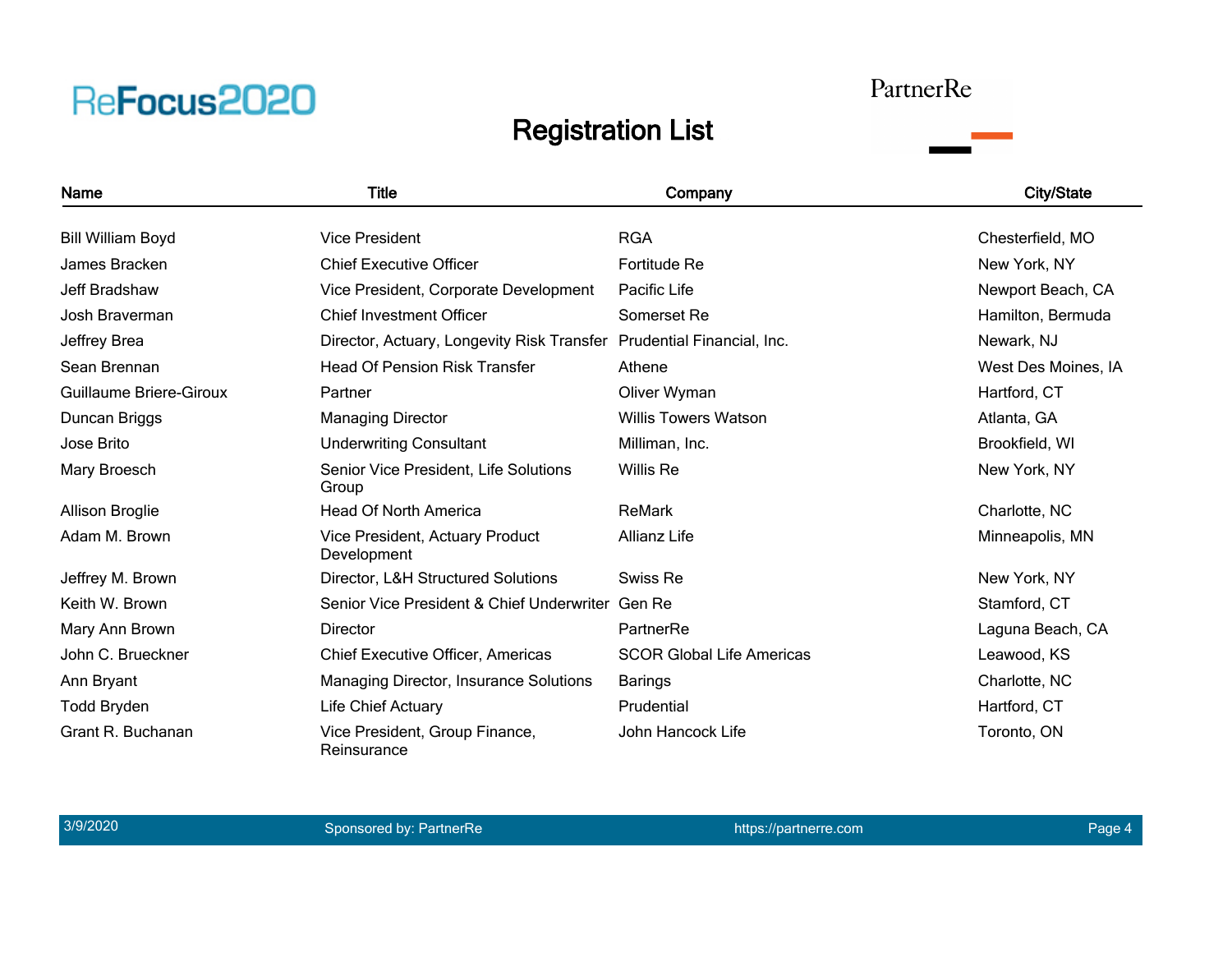#### PartnerRe

### Registration List



3/9/2020 and the sponsored by: PartnerRe https://partnerre.com https://partnerre.com Page 5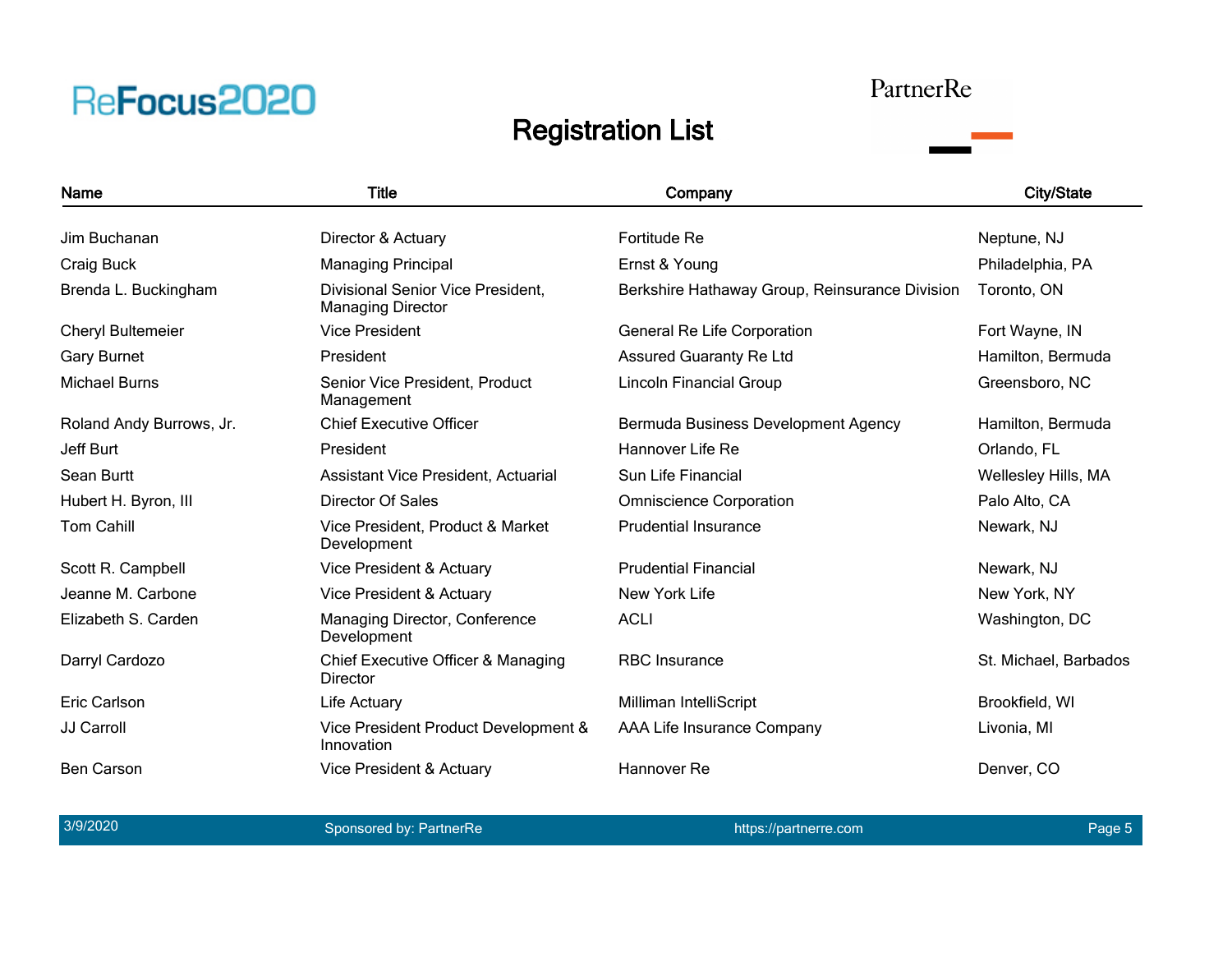#### PartnerRe

### Registration List



3/9/2020 and the sponsored by: PartnerRe https://partnerre.com https://partnerre.com Page 6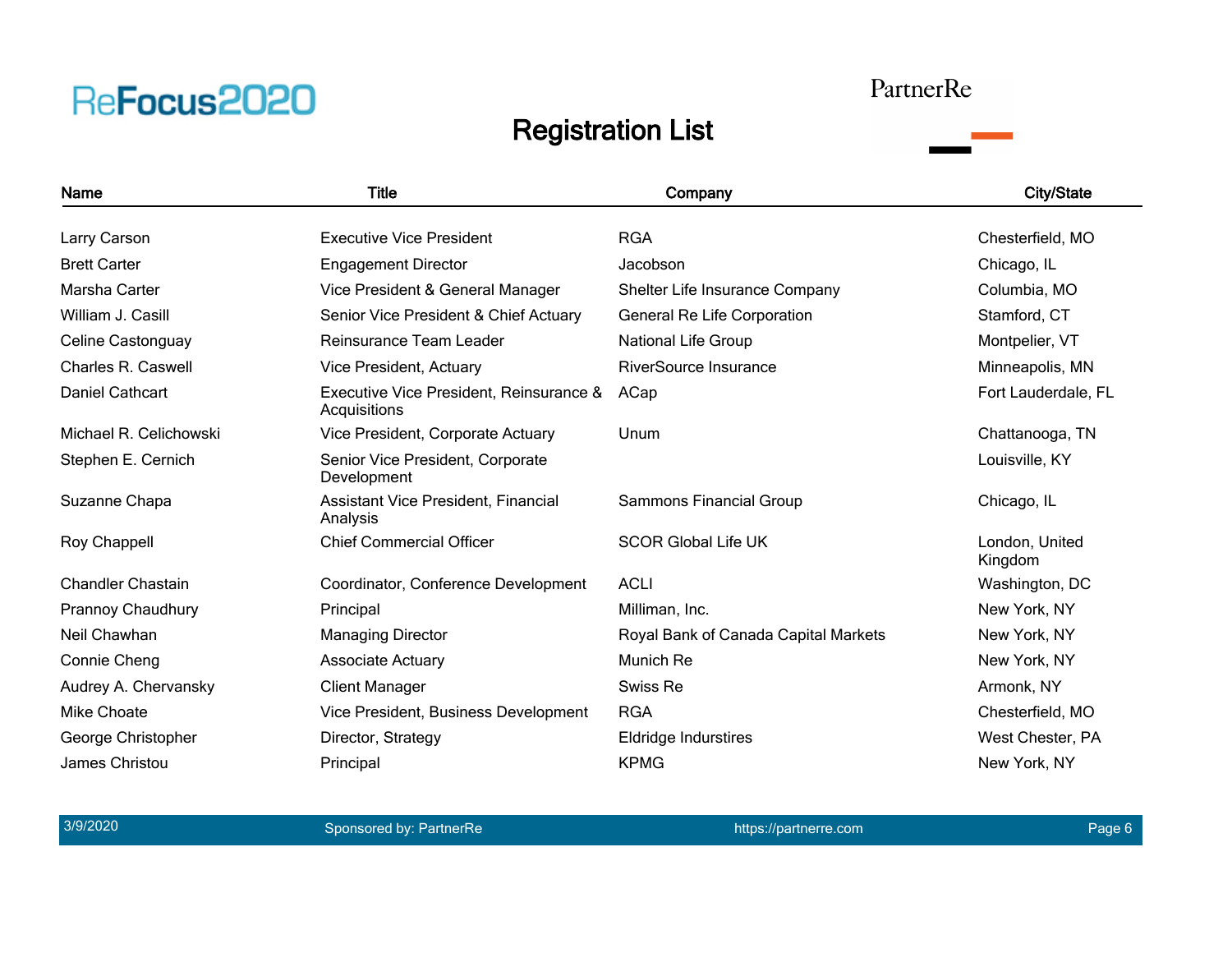#### PartnerRe

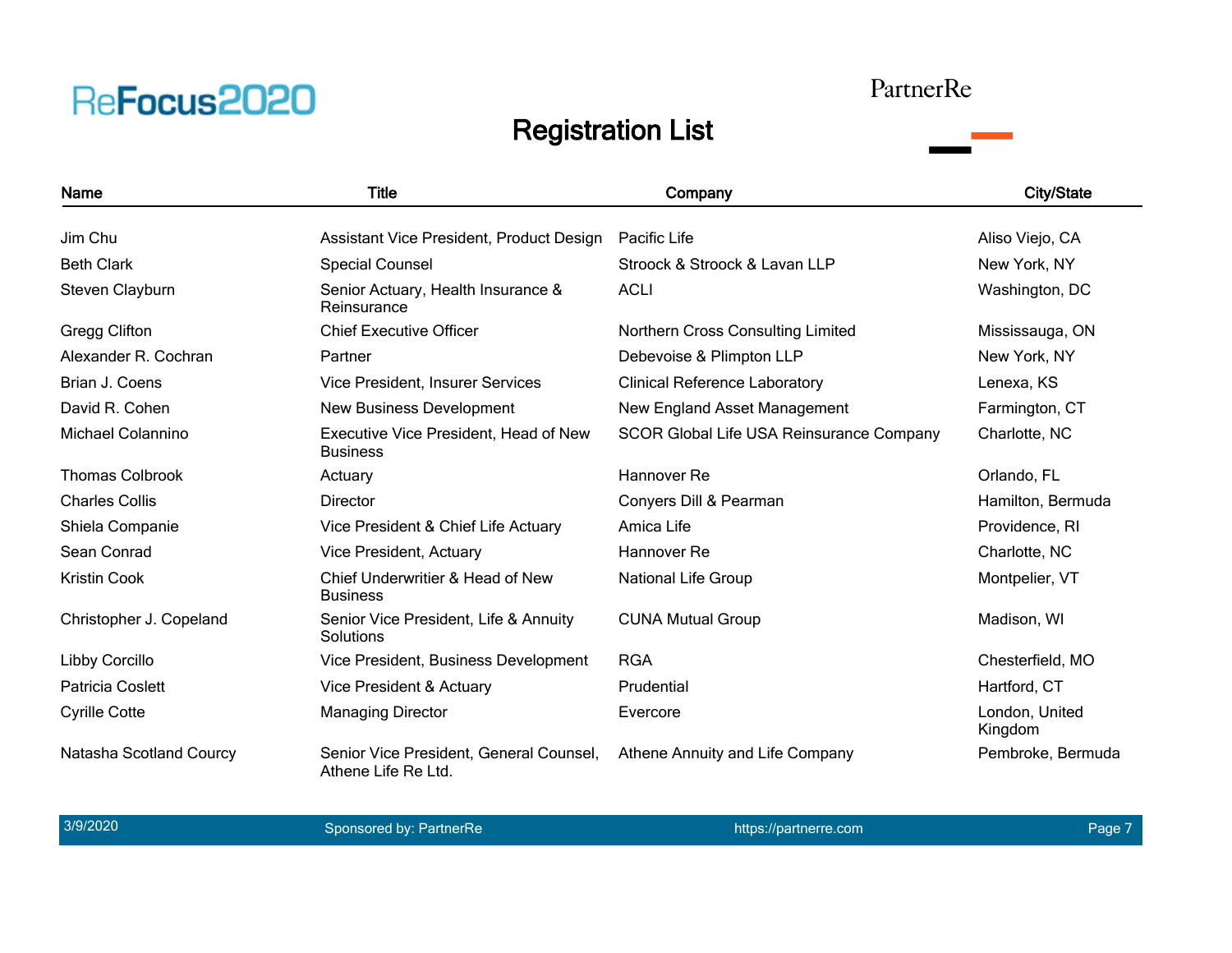#### PartnerRe

### Registration List



3/9/2020 and the sponsored by: PartnerRe https://partnerre.com https://partnerre.com Page 8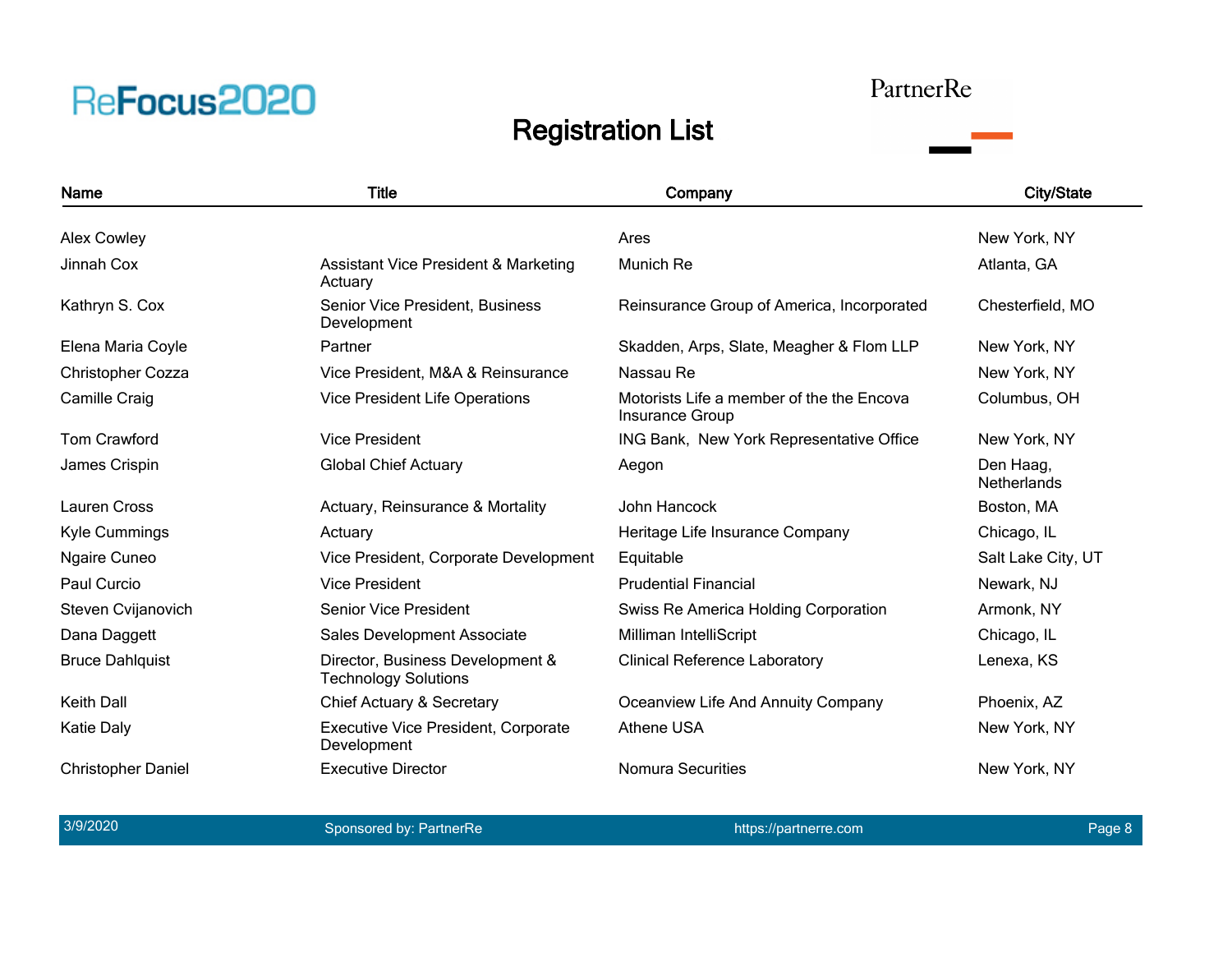#### PartnerRe

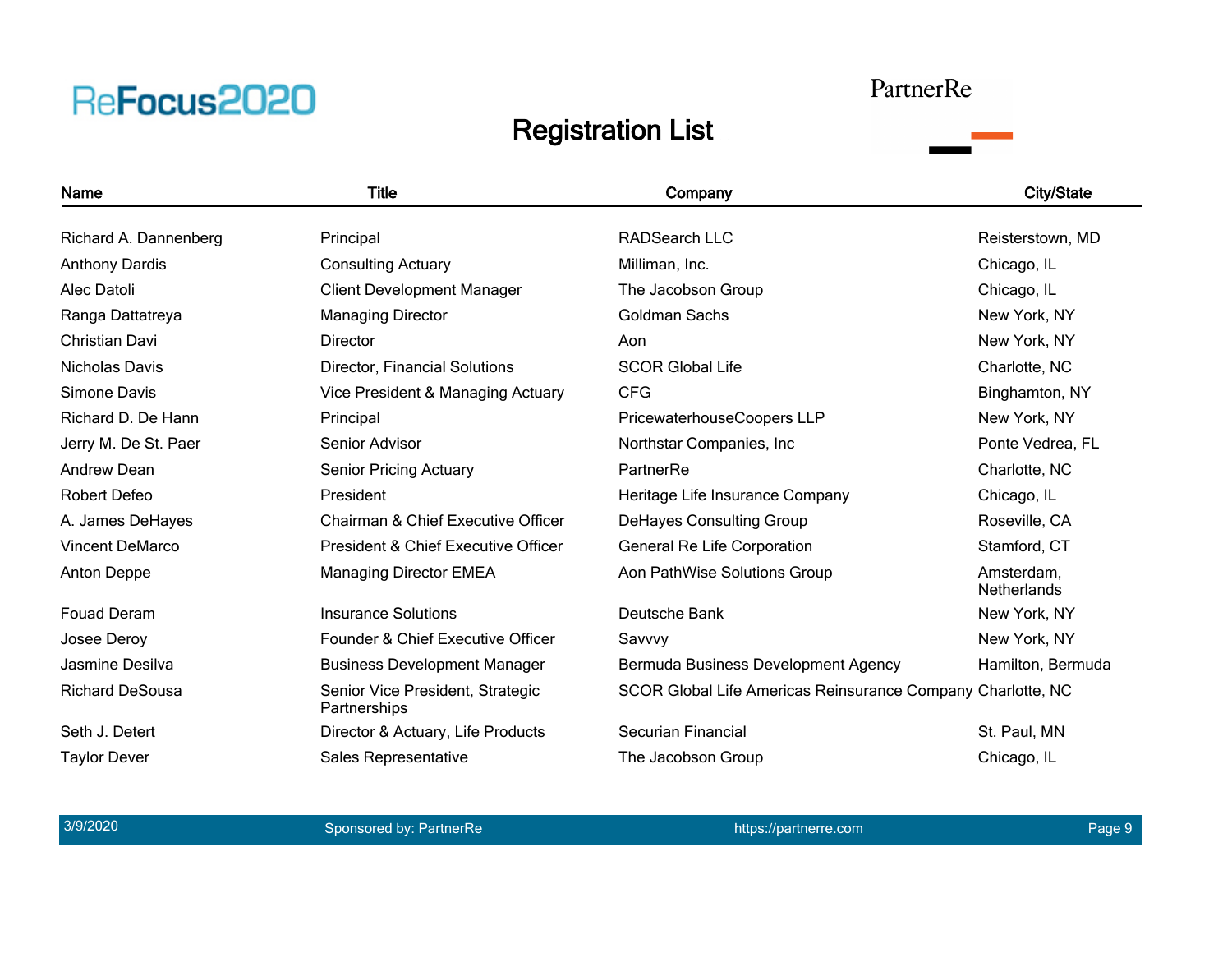### PartnerRe

| <b>Name</b>             | <b>Title</b>                                                                    | Company                                     | <b>City/State</b>            |
|-------------------------|---------------------------------------------------------------------------------|---------------------------------------------|------------------------------|
| Michael Devore          | Vice President, Corporate Development                                           | Aflac                                       | Columbus, GA                 |
| Manisha Dias            | <b>Assistant Vice President Business</b><br>Development, Strategic Partnerships | <b>SCOR</b>                                 | Charlotte, NC                |
| John Dieck              | Senior Vice President & Chief Financial<br>Officer                              | Pacific Life                                | Aliso Viejo, CA              |
| Robert Diefenbacher     | <b>Senior Vice President</b>                                                    | Pacific Life Re                             | Boston, MA                   |
| Sylvain Dion            | President                                                                       | Dion Strategic Consulting Group             | Toronto, ON                  |
| Gareth Dobson           | President, London Life International<br>Reinsurance Corporation                 | Canada Life Reinsurance                     | Wildey, Barbados             |
| <b>Chris Dods</b>       | <b>Head Of Rates Structuring</b>                                                | Deutsche Bank                               | New York, NY                 |
| Gary M. Dombowsky       | <b>Chief Executive Officer</b>                                                  | Knighthead Annuity & Life Assurance Company | George Town, Grand<br>Cayman |
| Mei Dong                | Vice President, Strategy & Finance                                              | Power Corporation of Canada                 | Toronto, ON                  |
| <b>Justin Doolittle</b> | Director, Business Development                                                  | <b>ExamOne</b>                              | Lenexa, KS                   |
| <b>Kevin Doran</b>      | Sales Development Associate                                                     | Milliman                                    | Chicago, IL                  |
| <b>Michael Dossett</b>  | <b>Vice President</b>                                                           | Horace Mann Life Insurance Company          | Springfield, IL              |
| Shaun Downey            | Assistant Vice President, Market And<br>Project Research                        | <b>Manulife Financial</b>                   | Toronto, ON                  |
| Stelian Dragan          | <b>Business Development/Marketing</b>                                           | Athene Life Re                              | Pembroke, Bermuda            |
| <b>Brad Drake</b>       | Partner                                                                         | <b>Sidley Austin LLP</b>                    | Chicago, IL                  |
| <b>Francois Duguay</b>  | Senior Vice President, Risk Management<br>& Chief Actuary                       | Optimum Re Insurance Company                | Dallas, TX                   |
| David Duley             | <b>Chief Executive Officer &amp; Founder</b>                                    | PlanGap                                     | Atlanta, GA                  |
| <b>Bridget Dunn</b>     | <b>Head of Government Affairs</b>                                               | <b>Talcott Resolution</b>                   | Windsor, CT                  |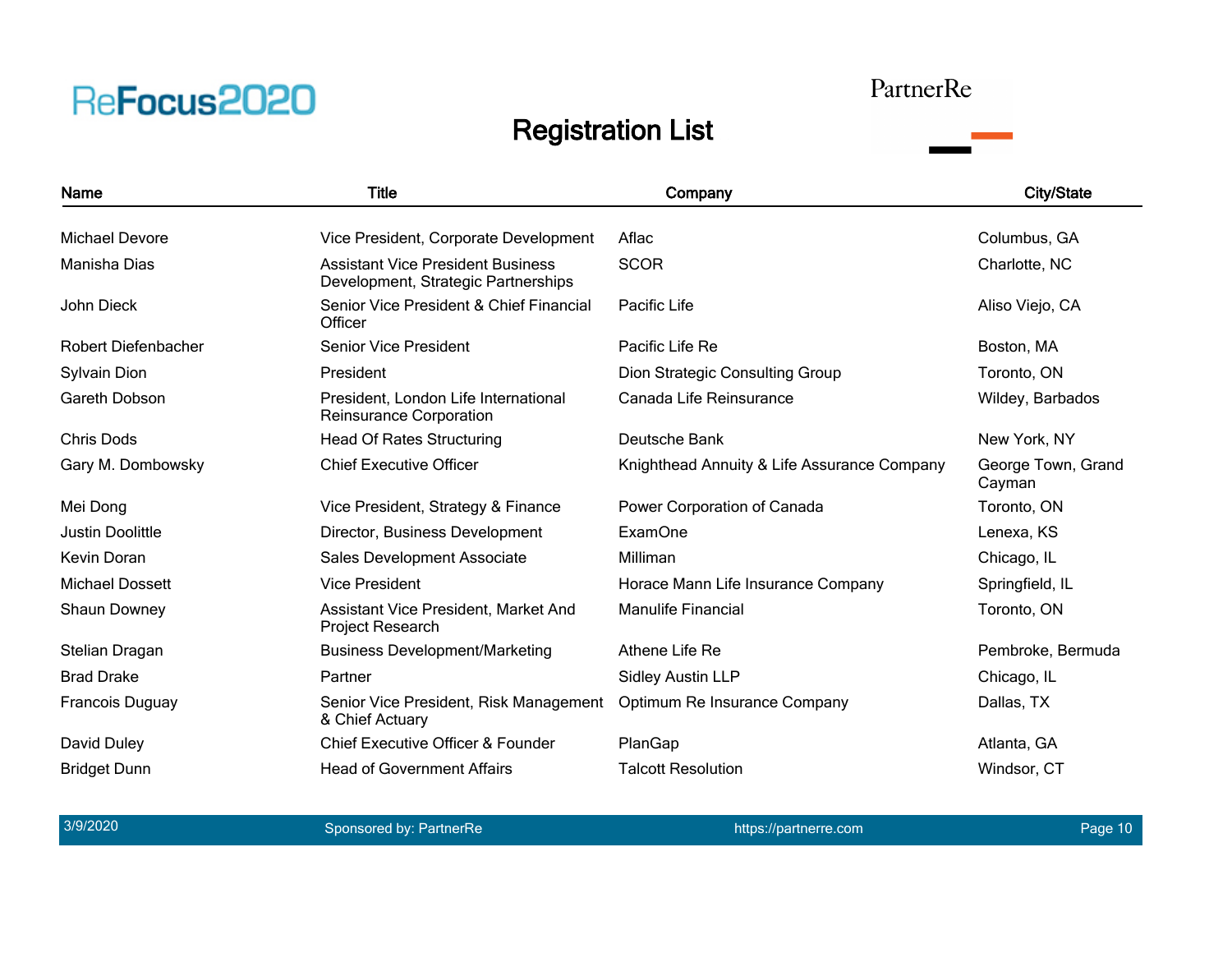#### PartnerRe

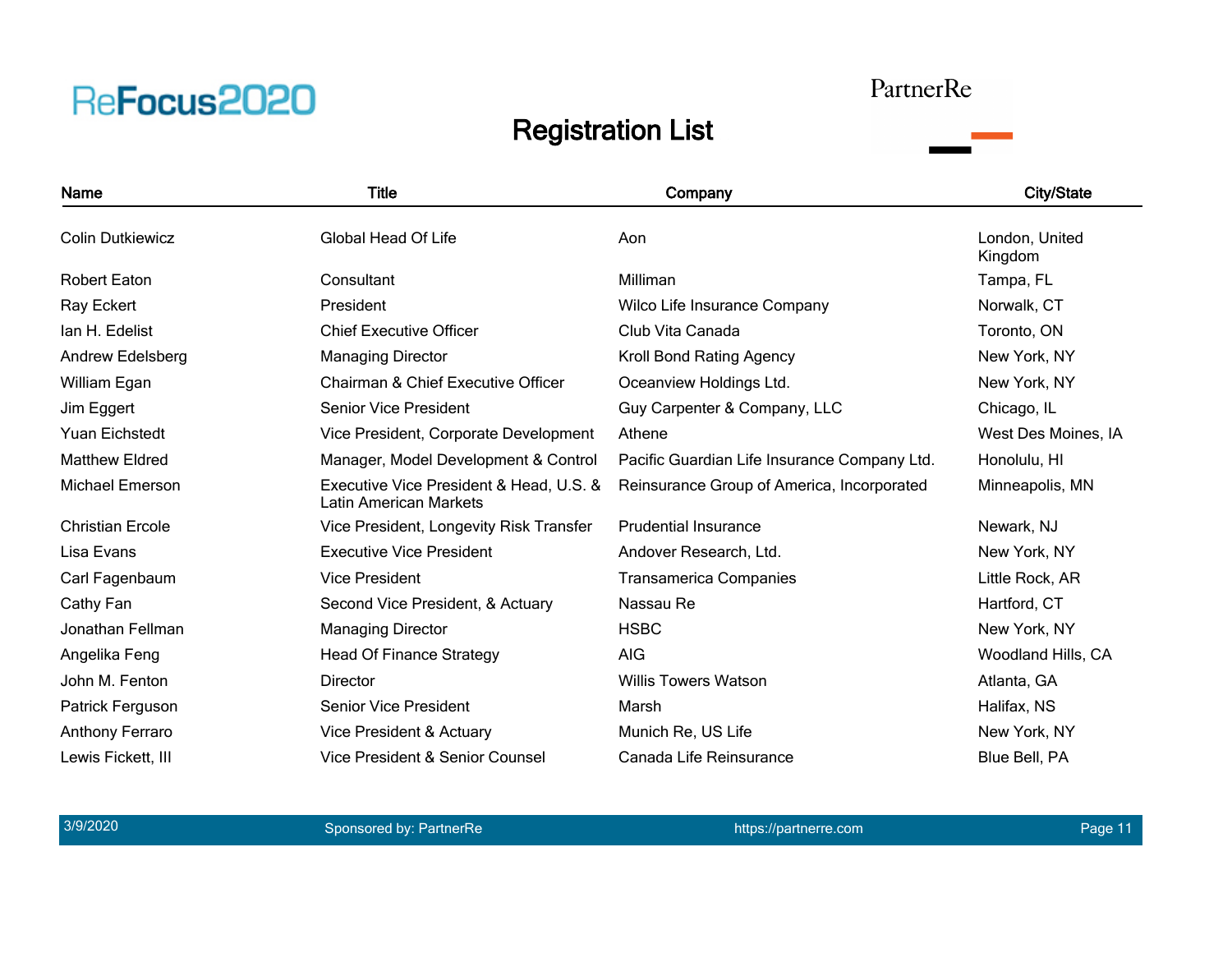#### PartnerRe

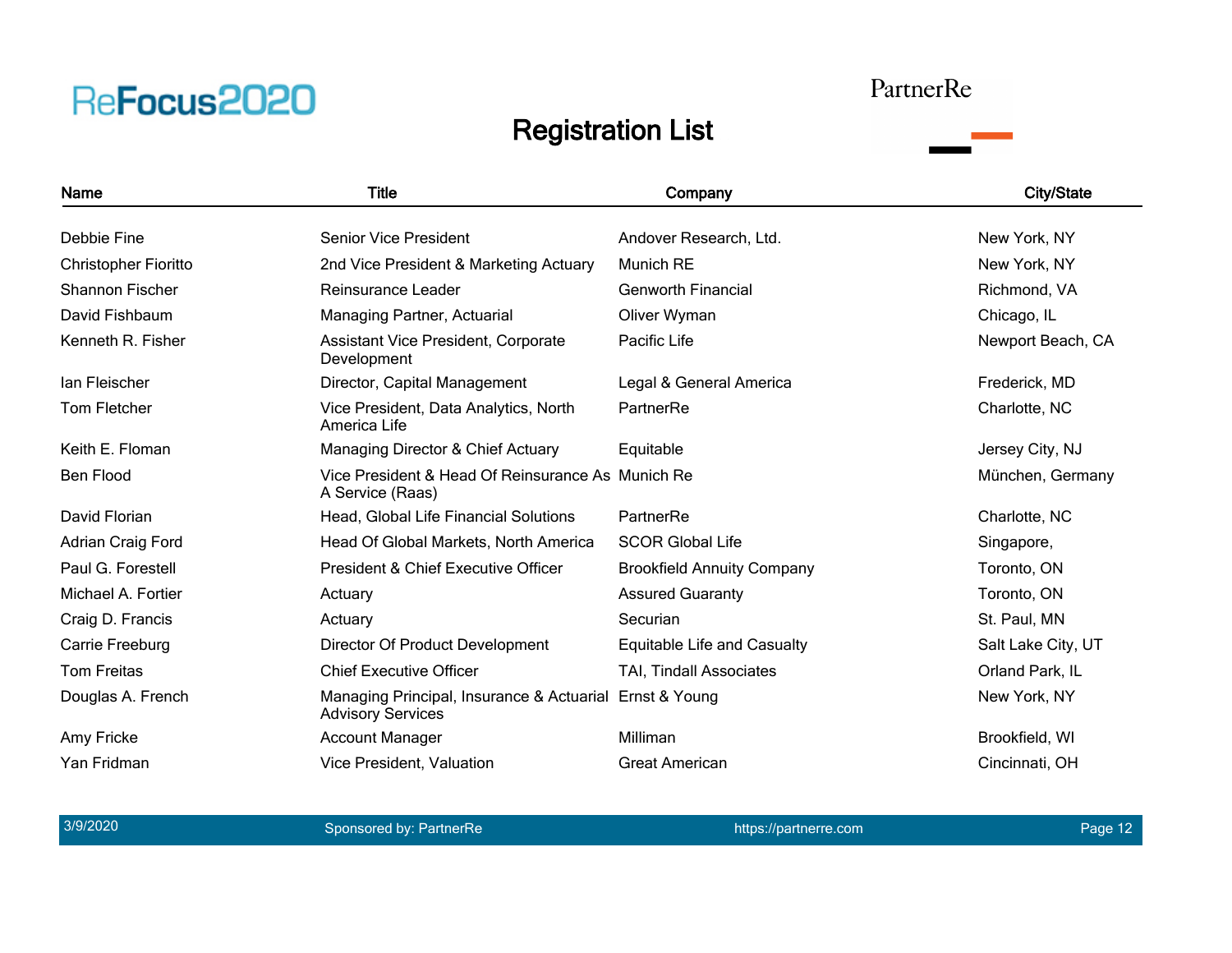#### PartnerRe

![](_page_12_Picture_3.jpeg)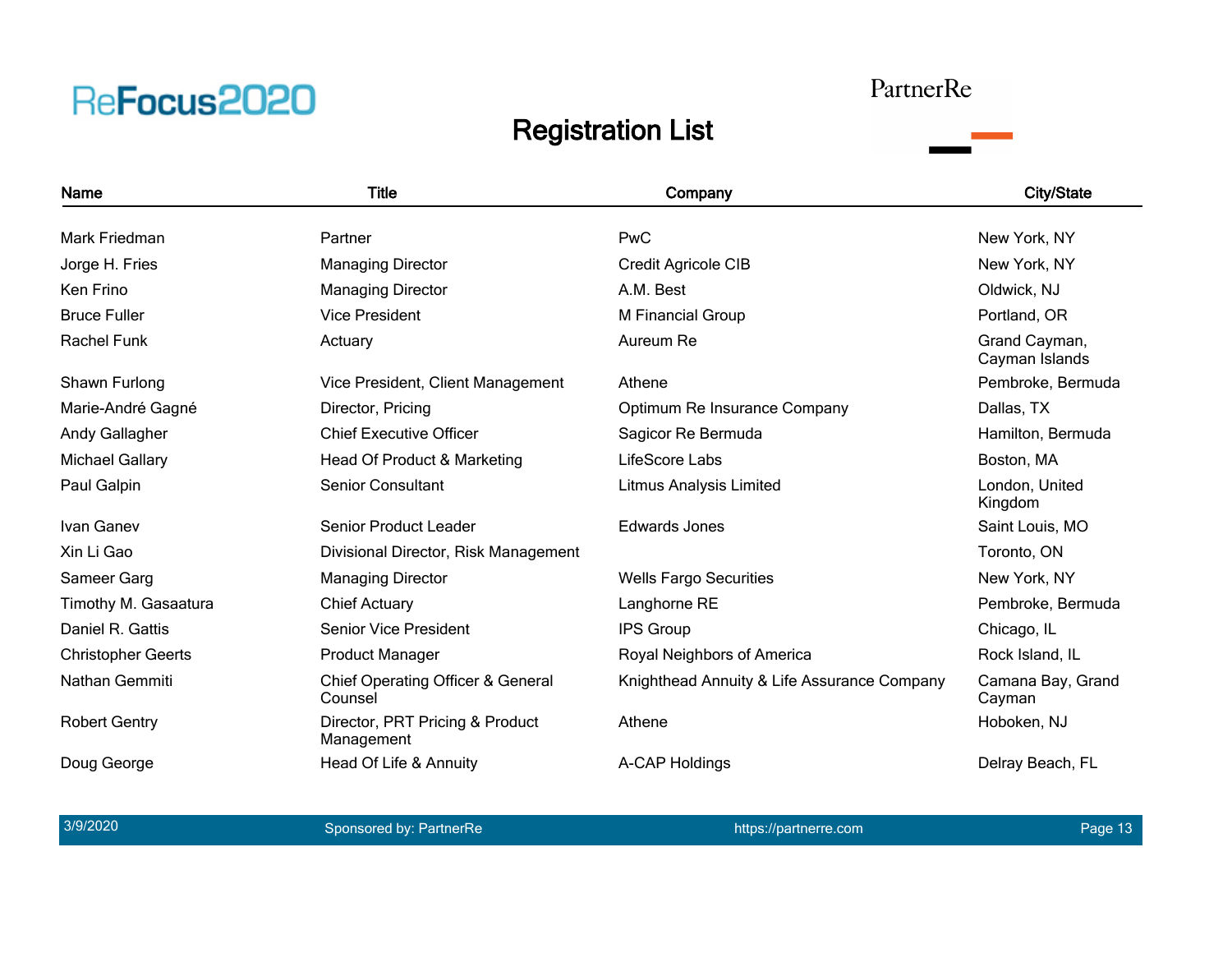#### PartnerRe

### Registration List

![](_page_13_Picture_3.jpeg)

3/9/2020 and the sponsored by: PartnerRe https://partnerre.com https://partnerre.com Page 14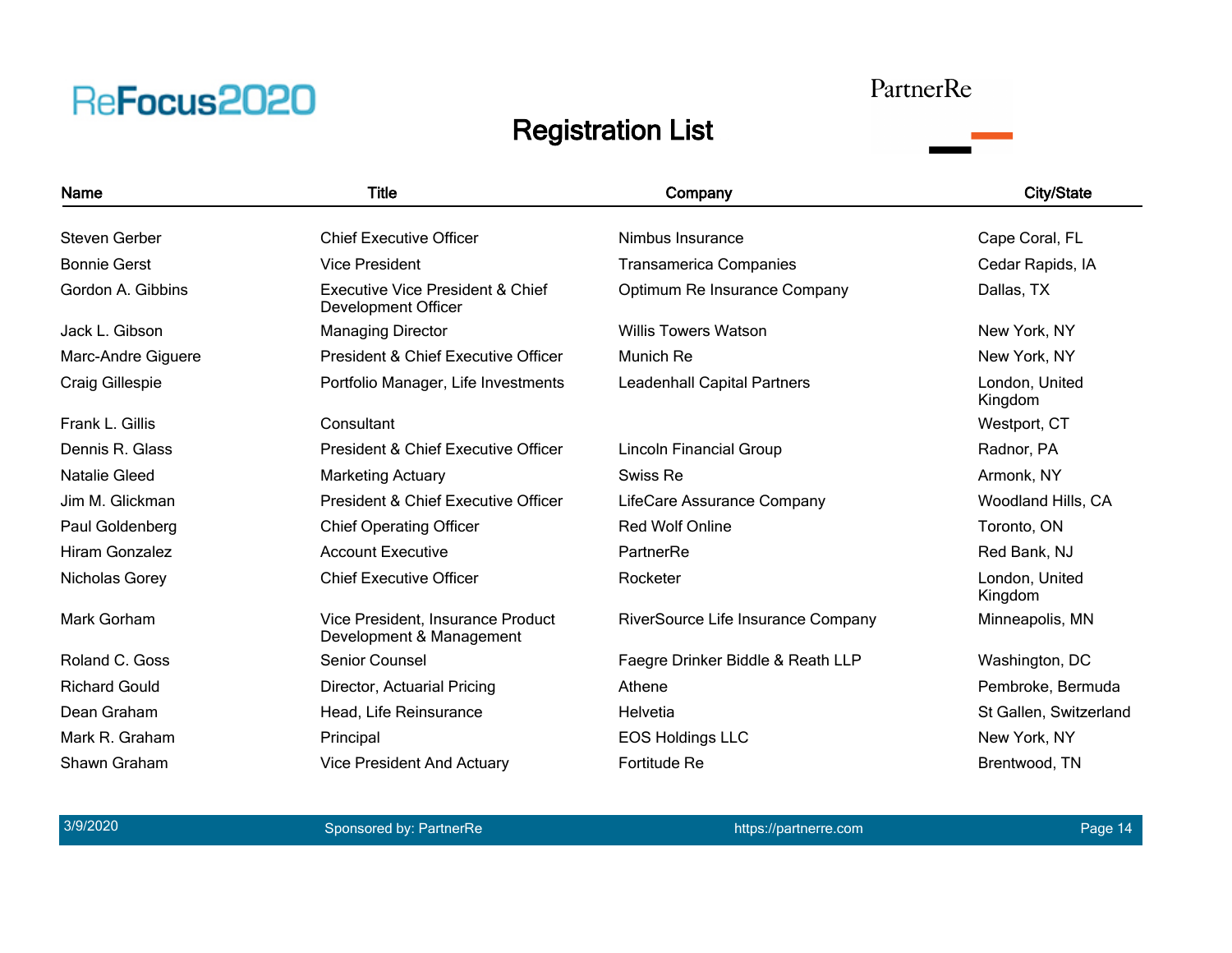#### PartnerRe

![](_page_14_Picture_3.jpeg)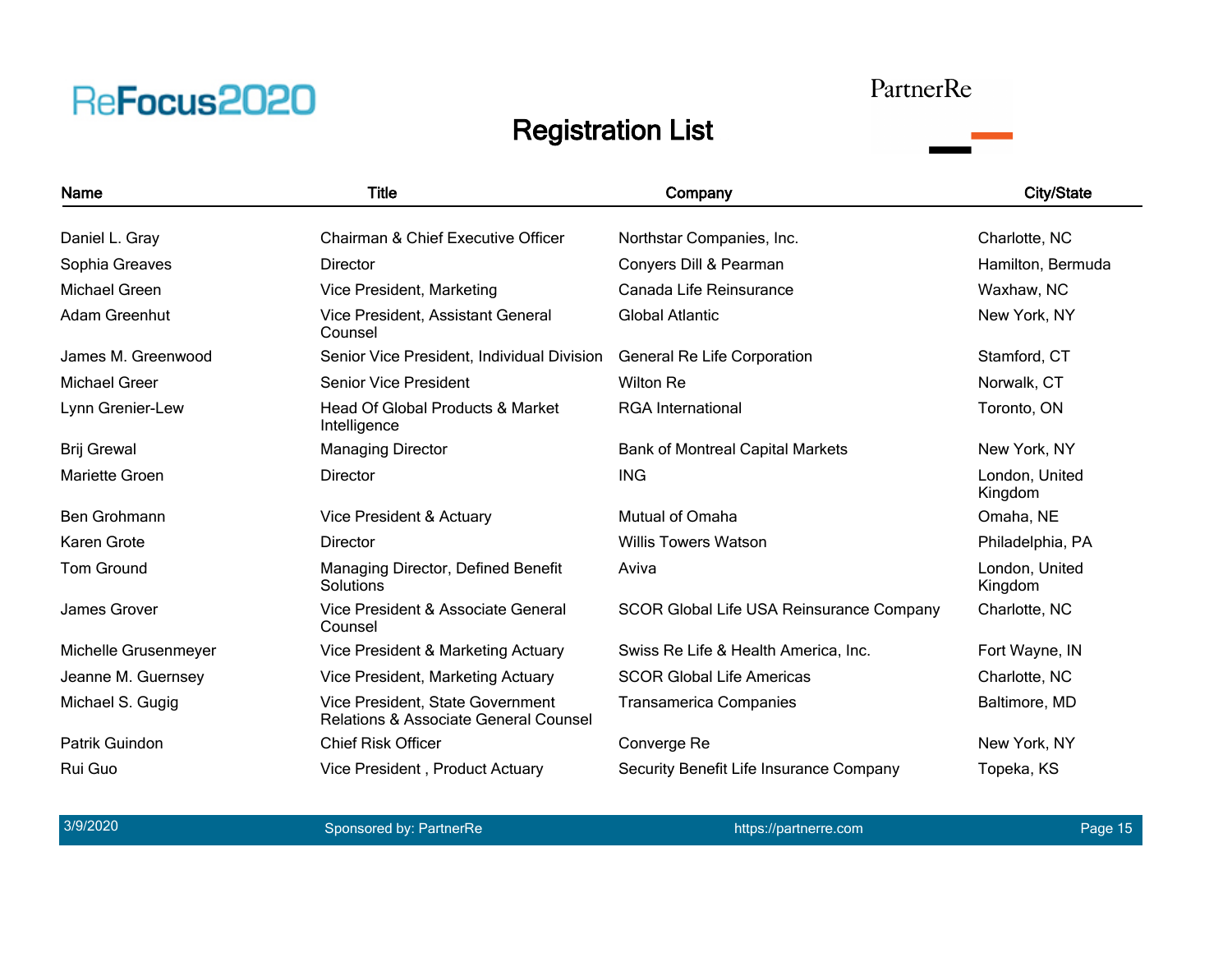### PartnerRe

![](_page_15_Picture_3.jpeg)

| Name                   | Title                                                               | Company                                        | <b>City/State</b>   |
|------------------------|---------------------------------------------------------------------|------------------------------------------------|---------------------|
| Juan Guzman            | <b>Director</b>                                                     | Houlihan Lokey                                 | New York, NY        |
| Steve Habegger         | Divisional Vice President, Pricing                                  | Berkshire Hathaway Group, Reinsurance Division | Toronto, ON         |
| <b>Faisal Haddad</b>   | Associate Director                                                  | <b>Willis Towers Watson</b>                    | Pembroke, Bermuda   |
| Steven Hadler          | Director, Structured Reinsurance                                    | Voya Financial                                 | West Chester, PA    |
| Jennifer A. Haid       | Vice President, Strategic Marketing &<br><b>Product Development</b> | <b>AIG</b>                                     | New York, NY        |
| Aaron Halbur           | Director, Reinsurance Product<br>Management                         | Athene                                         | West Des Moines, IA |
| Jamie Hale             | Chief Executive Officer & Co-Founder                                | Ladder Life                                    | Palo Alto, CA       |
| <b>Steve Hales</b>     | <b>Chief Executive Officer</b>                                      | Resolution Re Ltd.                             | Hamilton, Bermuda   |
| Dale Hall              | Managing Director Of Research                                       | Society of Actuaries                           | Schaumburg, IL      |
| Nicola Hallett         | <b>Senior Vice President</b>                                        | <b>Marsh Captive Solutions</b>                 | Hamilton, Bermuda   |
| Amanda Hamala          | Assistant Vice President, Pricing and<br>Reinsurnce                 | <b>USAA</b>                                    | San Antonio, TX     |
| Robert Hamm            | Head Of Americas Reporting & Analysis                               | Swiss Re                                       | Kansas City, MO     |
| Craig Hanford          | Vice President, Marketing Actuary                                   | Swiss Re                                       | Fort Wayne, IN      |
| <b>Christine Hanko</b> | Assistant Vice President, Life<br>Reinsurance                       | Lincoln Financial                              | Hartford, CT        |
| David Hanzlik          | Vice President, Annuity Product Executive CUNA Mutual               |                                                | Madison, WI         |
| Nathan Hardiman        | <b>Director</b>                                                     | <b>Director</b>                                | Atlanta, GA         |
| Noel Harewood          | <b>Vice President</b>                                               | Ameritas                                       | Lincoln, NE         |
| Stephen R. Harris      | Attorney                                                            | Cozen O'Connor                                 | Philadelphia, PA    |
| Michael P. Harwood     | Senior Vice President & Chief Actuary                               | AIG Life & Retirement                          | Houston, TX         |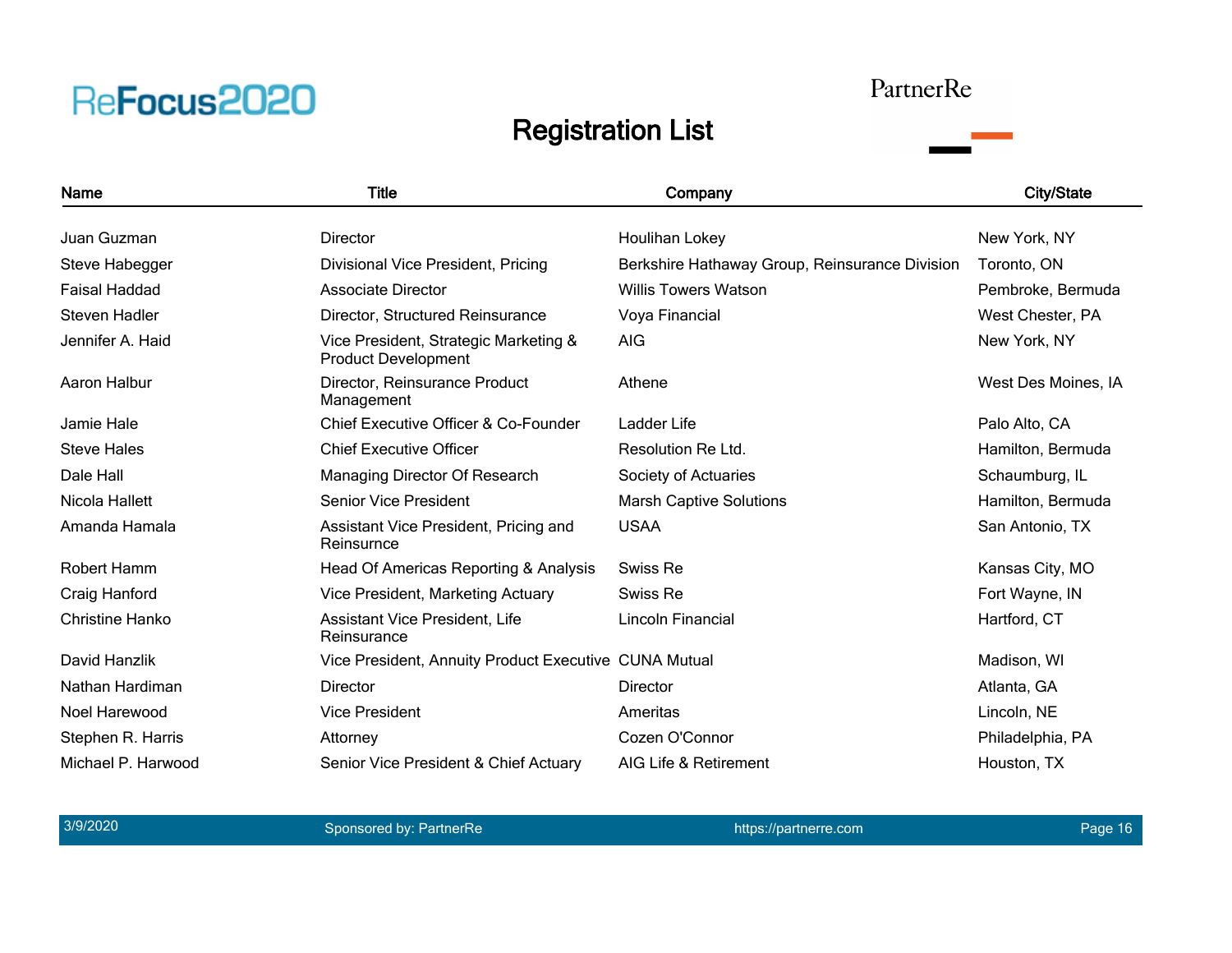### PartnerRe

![](_page_16_Picture_3.jpeg)

| <b>Name</b>                  | <b>Title</b>                                     | Company                                                                               | <b>City/State</b>             |
|------------------------------|--------------------------------------------------|---------------------------------------------------------------------------------------|-------------------------------|
| Alijawad Hasham              | Senior Valuation Actuary, Vice President         | Swiss Re Life & Health America Inc.                                                   | Armonk, NY                    |
| Hatem Hatem                  | <b>Director</b>                                  | <b>Wells Fargo Securities</b>                                                         | Charlotte, NC                 |
| John Hayden                  | Executive Vice President & Controller            | Reinsurance Group of America, Incorporated                                            | Chesterfield, MO              |
| <b>Richardt Hechter</b>      | <b>Corporate Development Actuary</b>             | <b>Discovery Vitality Group</b>                                                       | Johannesburg, South<br>Africa |
| Scott P. Hedgepeth           | <b>Risk Officer</b>                              | Chief Actuary, Appointed Actuary & Chief Lombard International Life Assurance Company | Philadelphia, PA              |
| Gregory W. Heidrich          | <b>Executive Director</b>                        | Society of Actuaries                                                                  | Schaumburg, IL                |
| Patricio Henriquez           | <b>Director</b>                                  | Equitable                                                                             | Jersey City, NJ               |
| Darryl Herrick               | Managing Director, Head of Origination           | <b>Global Atlantic</b>                                                                | Hamilton, Bermuda             |
| <b>Christopher Hessenius</b> | Senior Actuary                                   | PartnerRe                                                                             | Charlotte, NC                 |
| <b>Dustin Hetzler</b>        | Senior Vice President & Chief Pricing<br>Actuary | <b>RGA</b>                                                                            | Chesterfield, MO              |
| <b>Steve Hilbert</b>         | <b>Chief Executive Officer</b>                   | <b>Equitable Life and Casualty</b>                                                    | Salt Lake City, UT            |
| Timothy E. Hill              | Consulting Actuary & Principal                   | Milliman, Inc.                                                                        | Lake Forest, IL               |
| Ryan Hinchey                 | <b>Chief Actuary</b>                             | Health IQ                                                                             | Mountain View, CA             |
| Gary Ho                      | Senior Associate                                 | King & Spalding LLP                                                                   | New York, NY                  |
| Adam M. Hodes                | Executive Vice President, Corporate M&A          | MetLife                                                                               | New York, NY                  |
| Rick C. Hodgdon              | President                                        | Converge Re                                                                           | Wilton, CT                    |
| <b>Brian Holland</b>         | <b>Chief Marketing Officer</b>                   | Somerset Reinsurance Ltd.                                                             | Pembroke, Bermuda             |
| Robert Holliday              | Actuary                                          | <b>KPMG Bermuda</b>                                                                   | Plano, TX                     |
| Jeff Holzbauer               | <b>Director</b>                                  | <b>State Farm</b>                                                                     | Bloomington, IL               |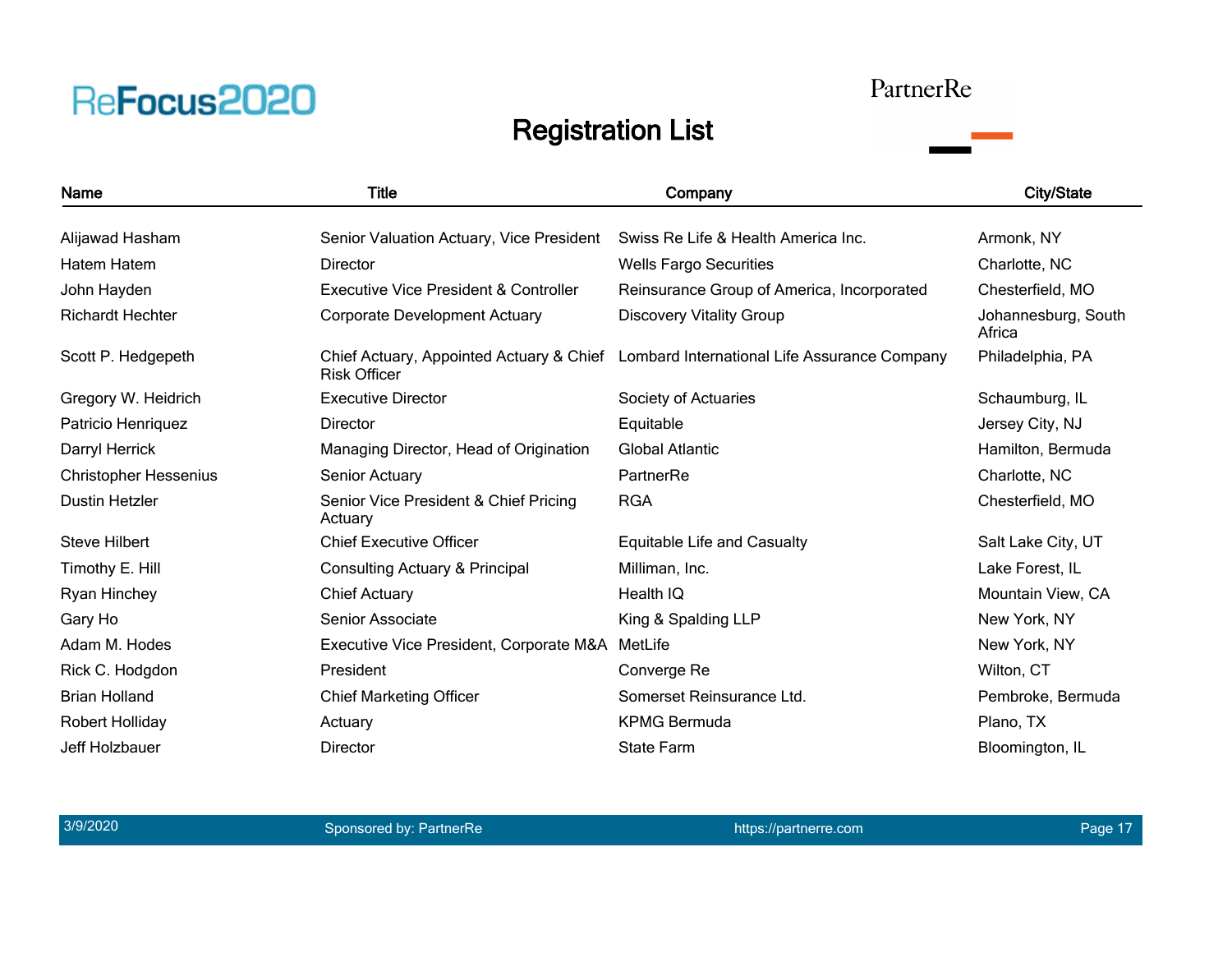#### PartnerRe

![](_page_17_Picture_3.jpeg)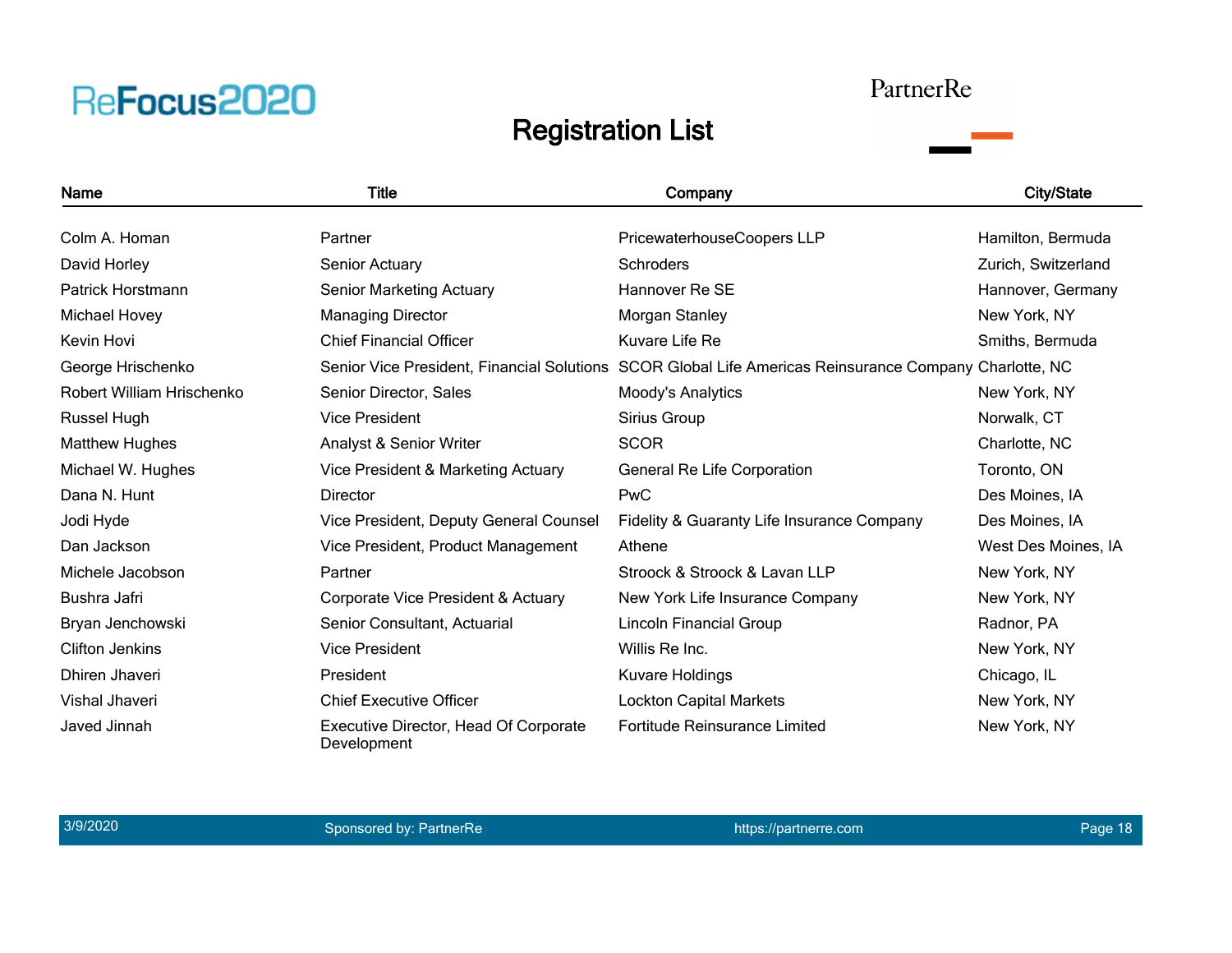#### PartnerRe

![](_page_18_Picture_3.jpeg)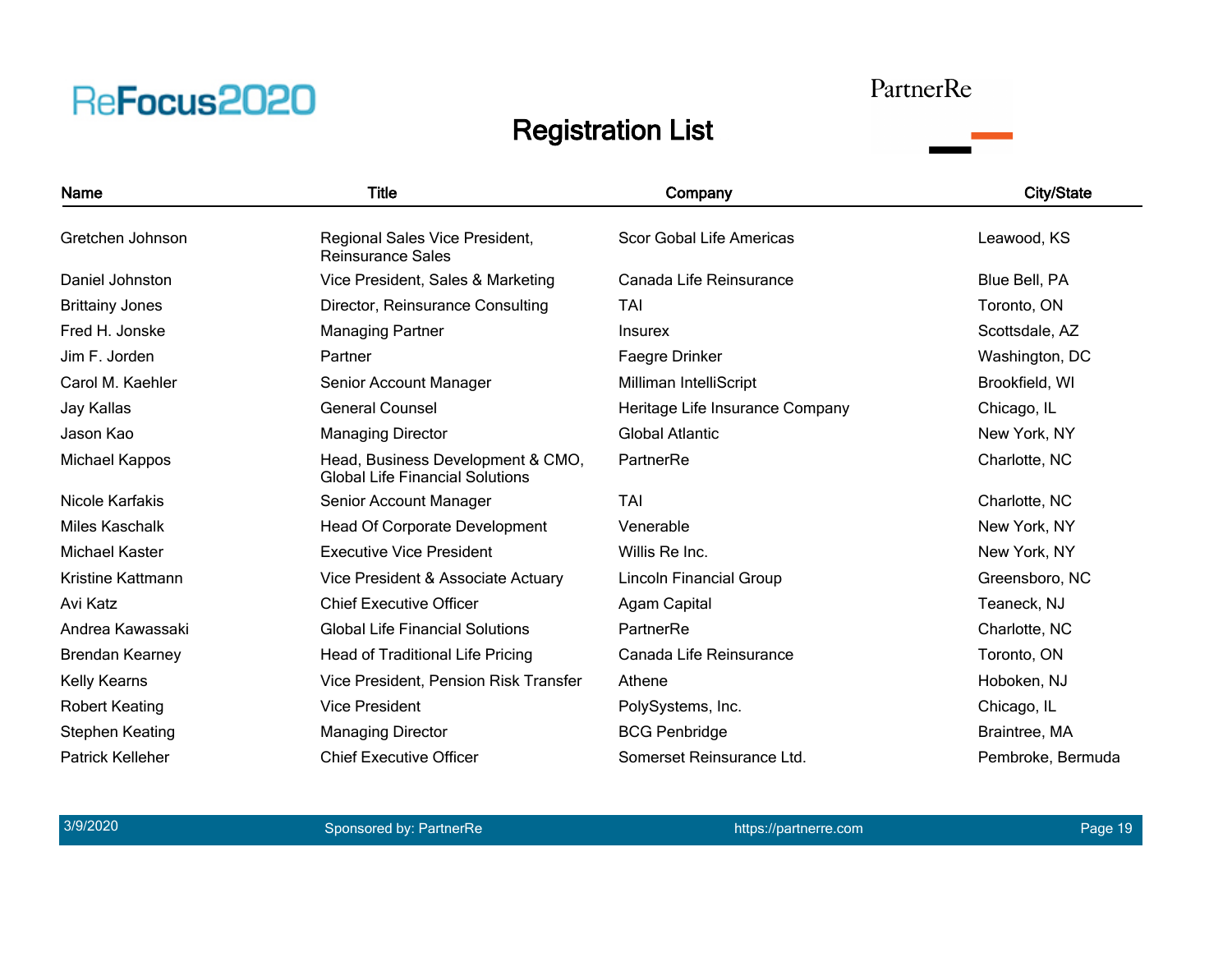#### PartnerRe

![](_page_19_Picture_3.jpeg)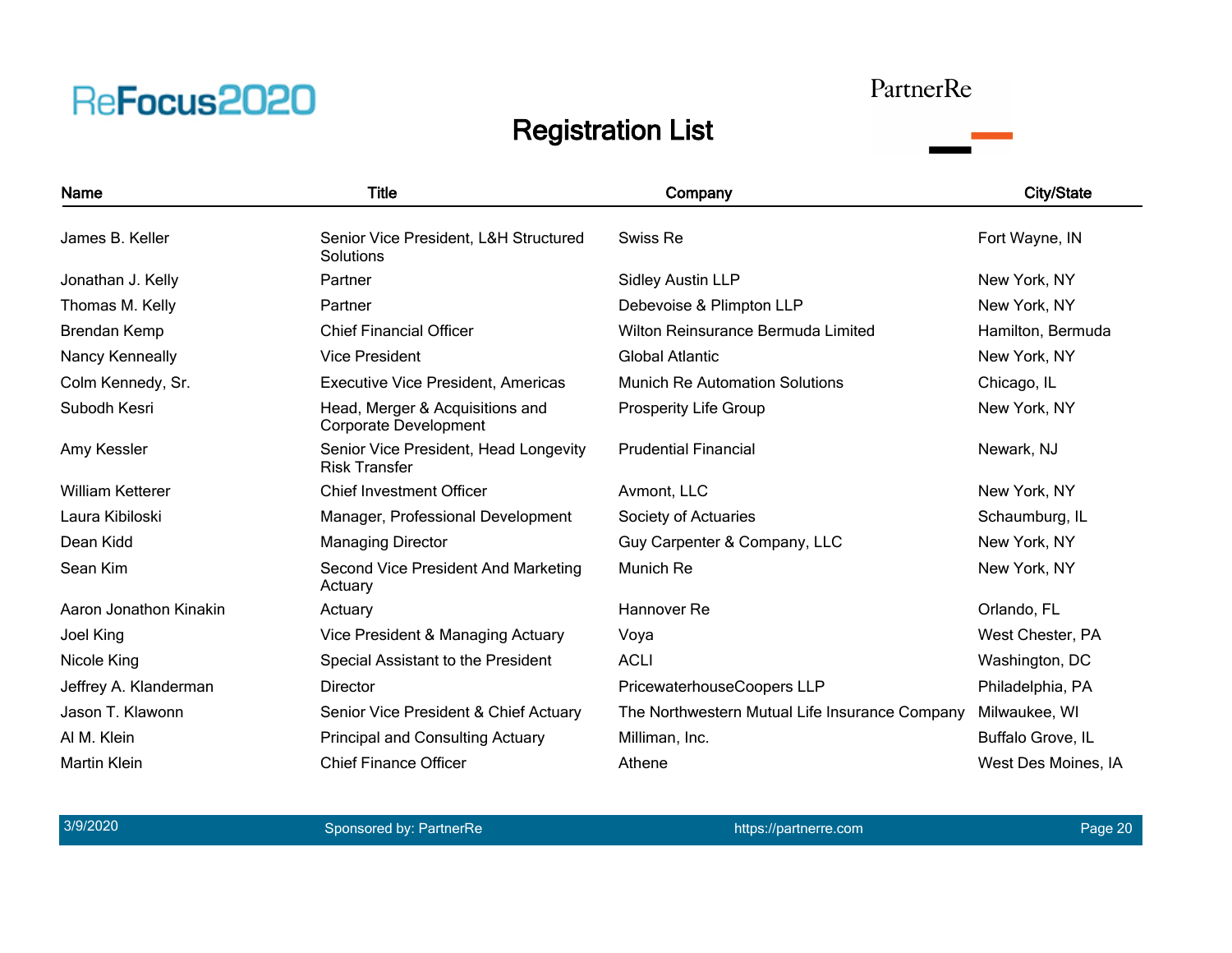#### PartnerRe

![](_page_20_Picture_3.jpeg)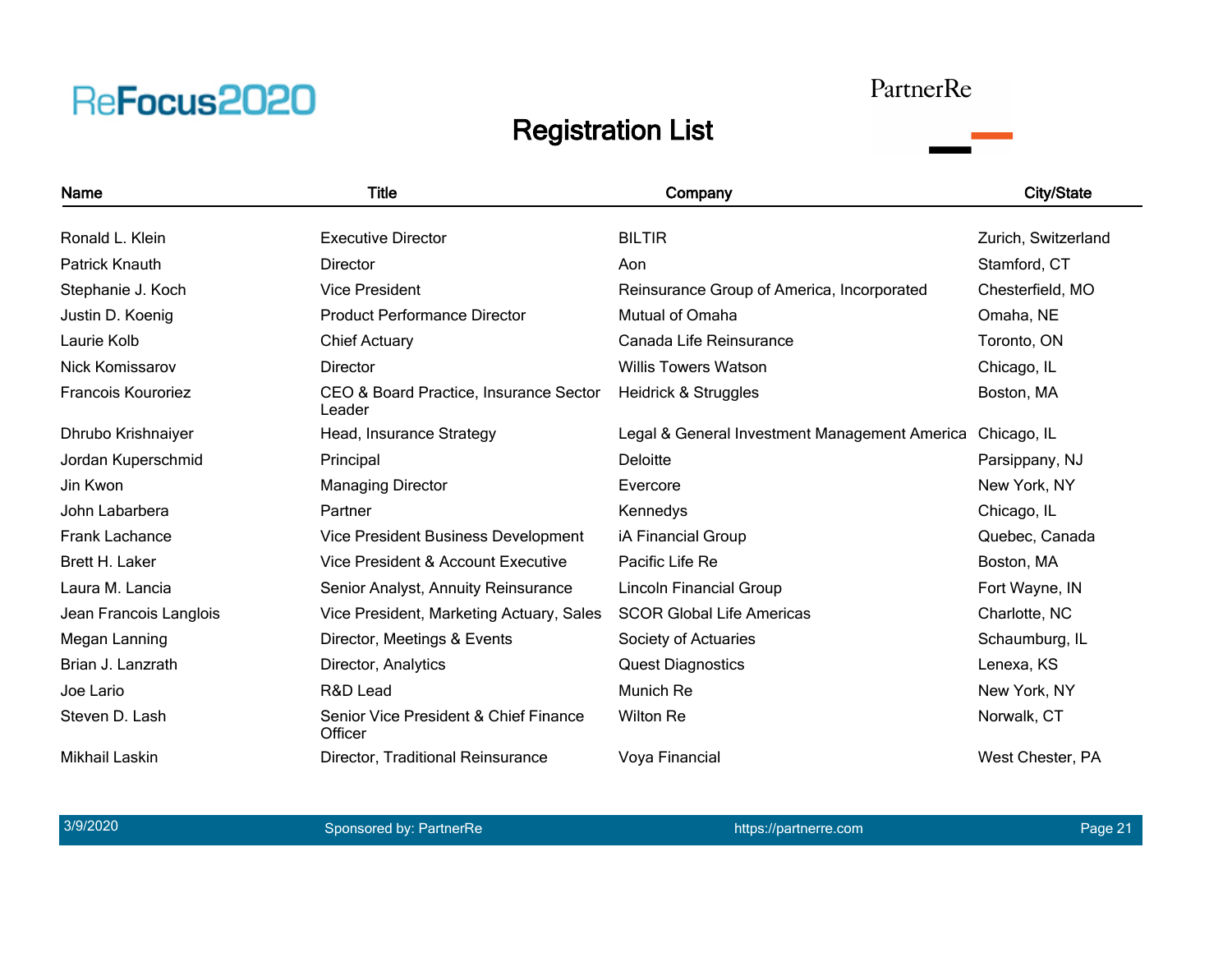#### PartnerRe

![](_page_21_Picture_3.jpeg)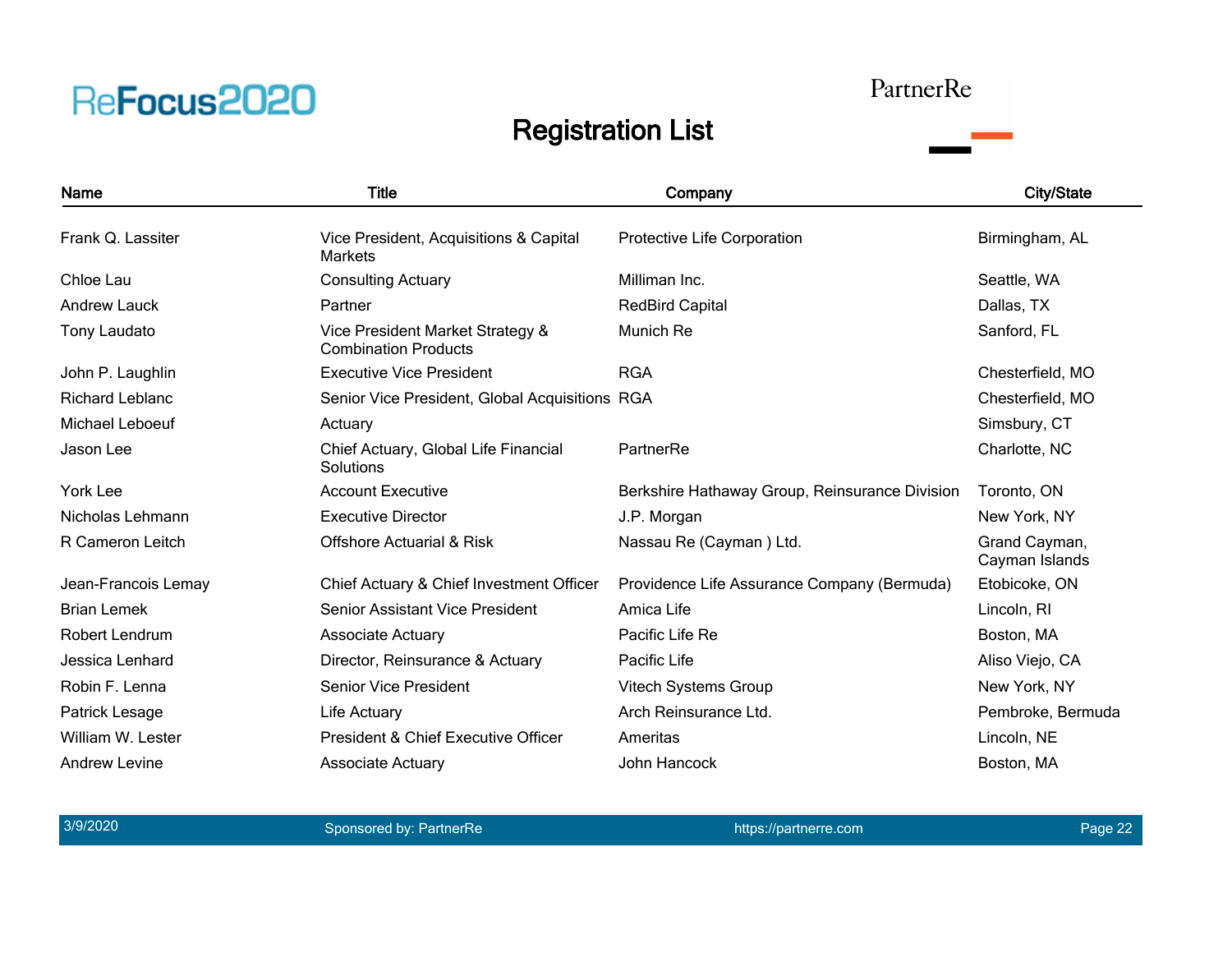#### PartnerRe

![](_page_22_Picture_3.jpeg)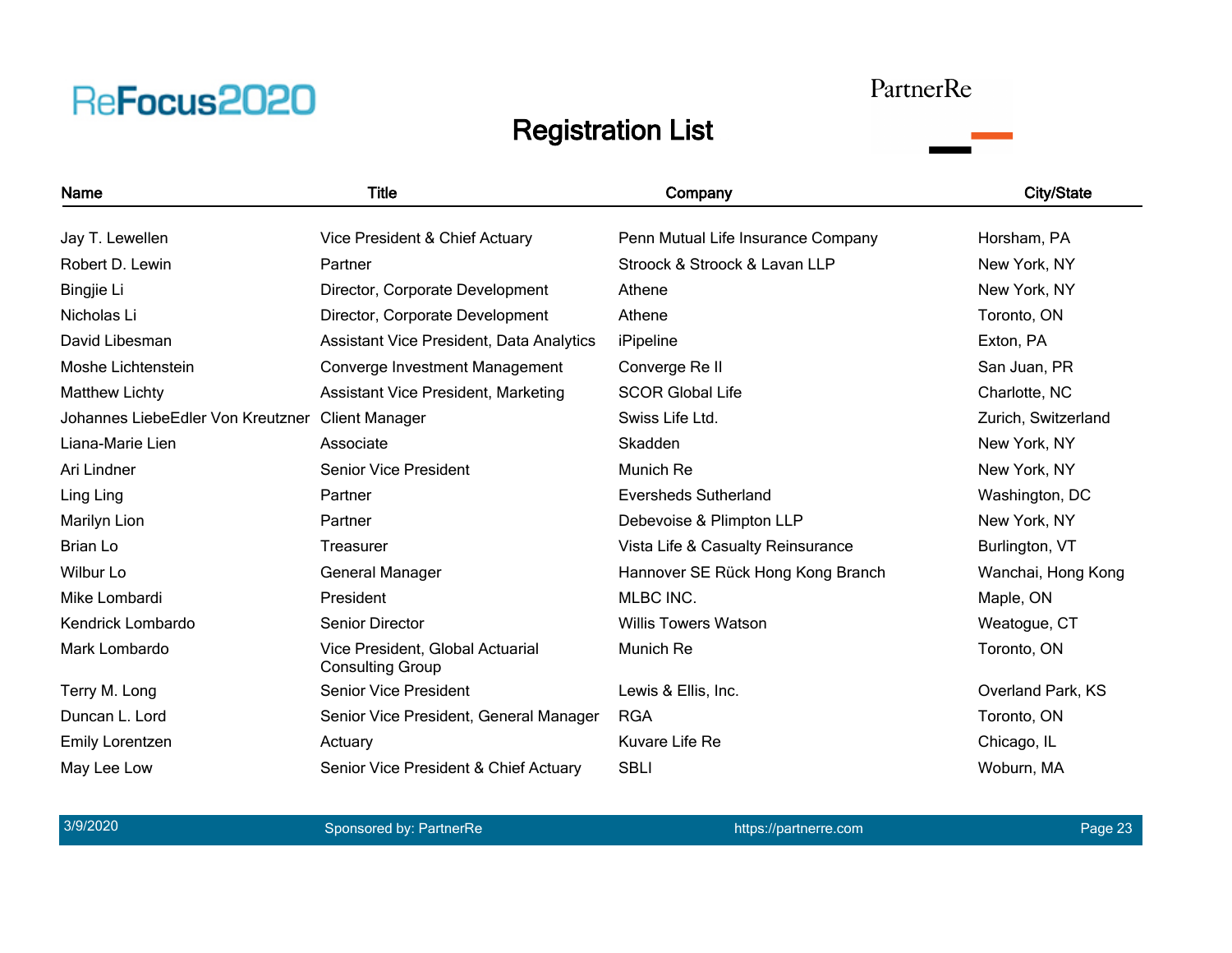#### PartnerRe

![](_page_23_Picture_3.jpeg)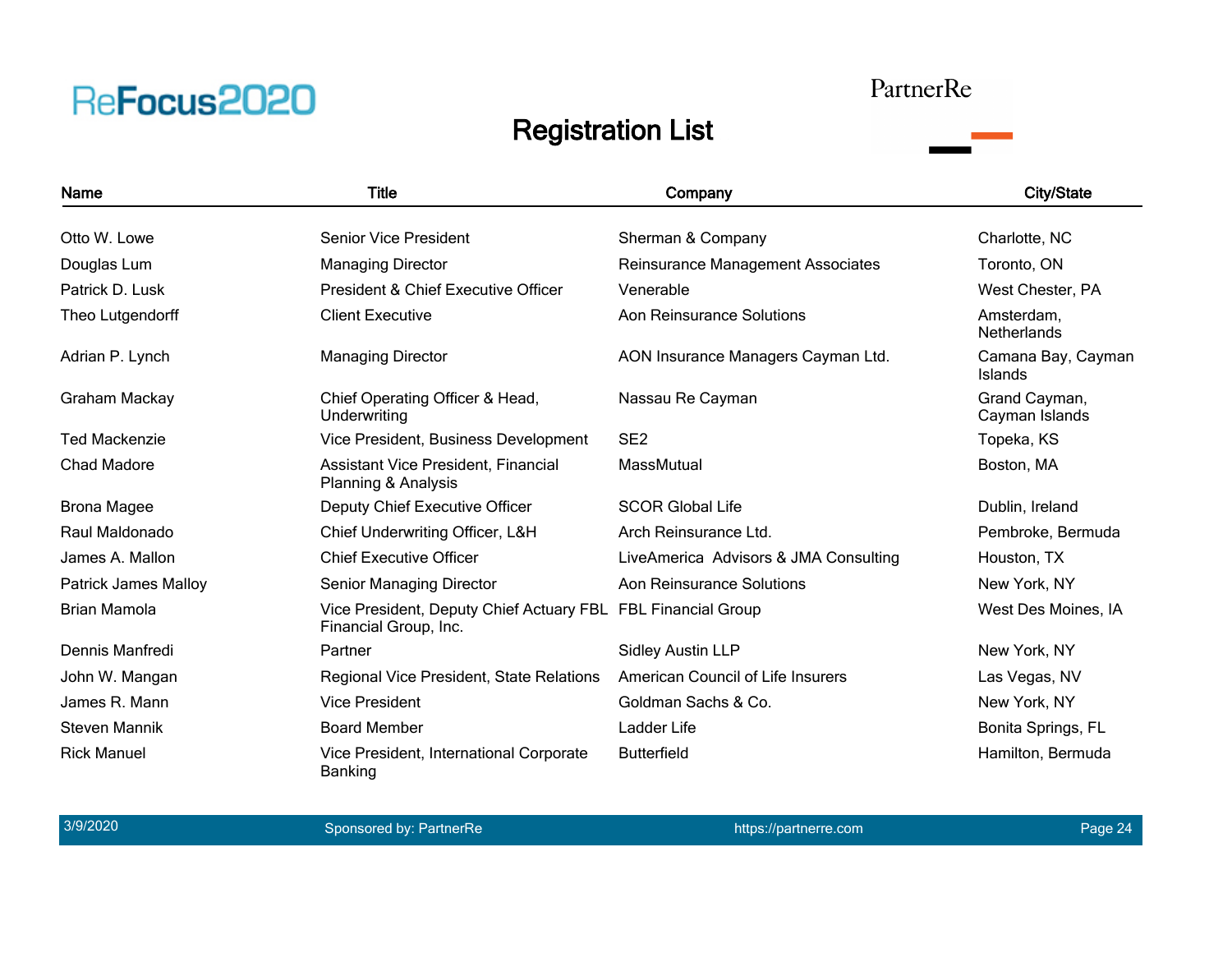#### PartnerRe

![](_page_24_Picture_3.jpeg)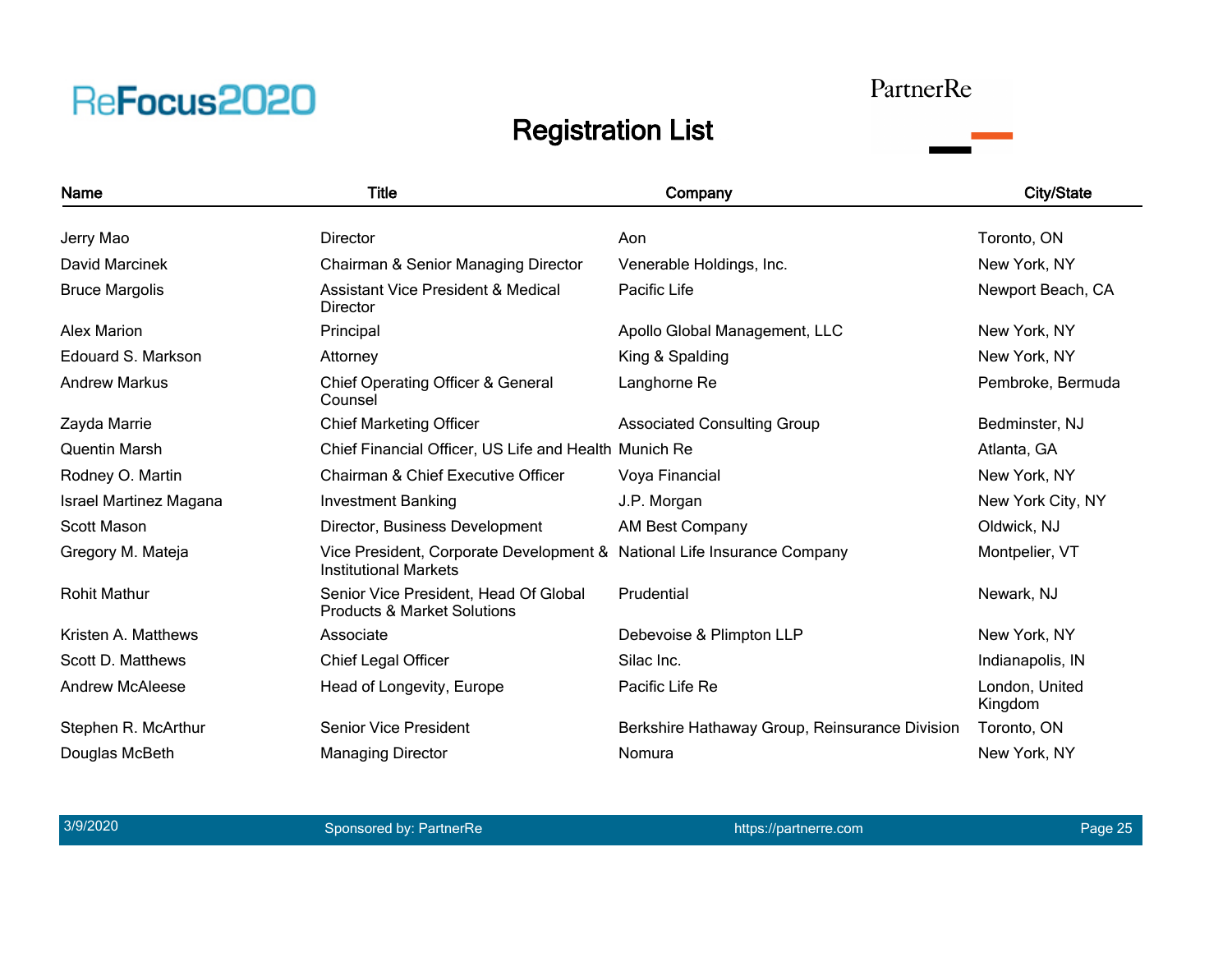#### PartnerRe

![](_page_25_Picture_3.jpeg)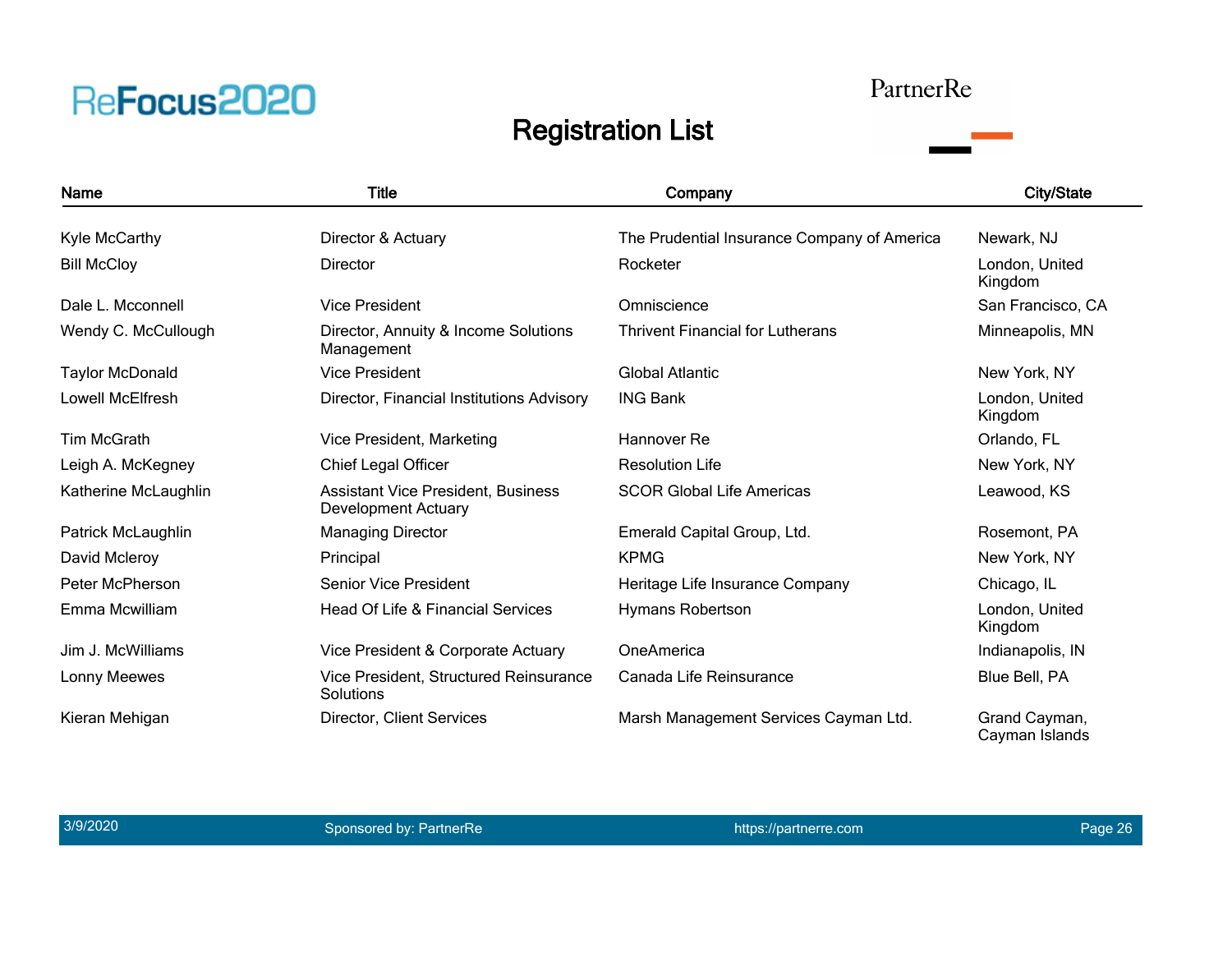#### PartnerRe

### Registration List

![](_page_26_Picture_3.jpeg)

3/9/2020 and the sponsored by: PartnerRe https://partnerre.com https://partnerre.com Page 27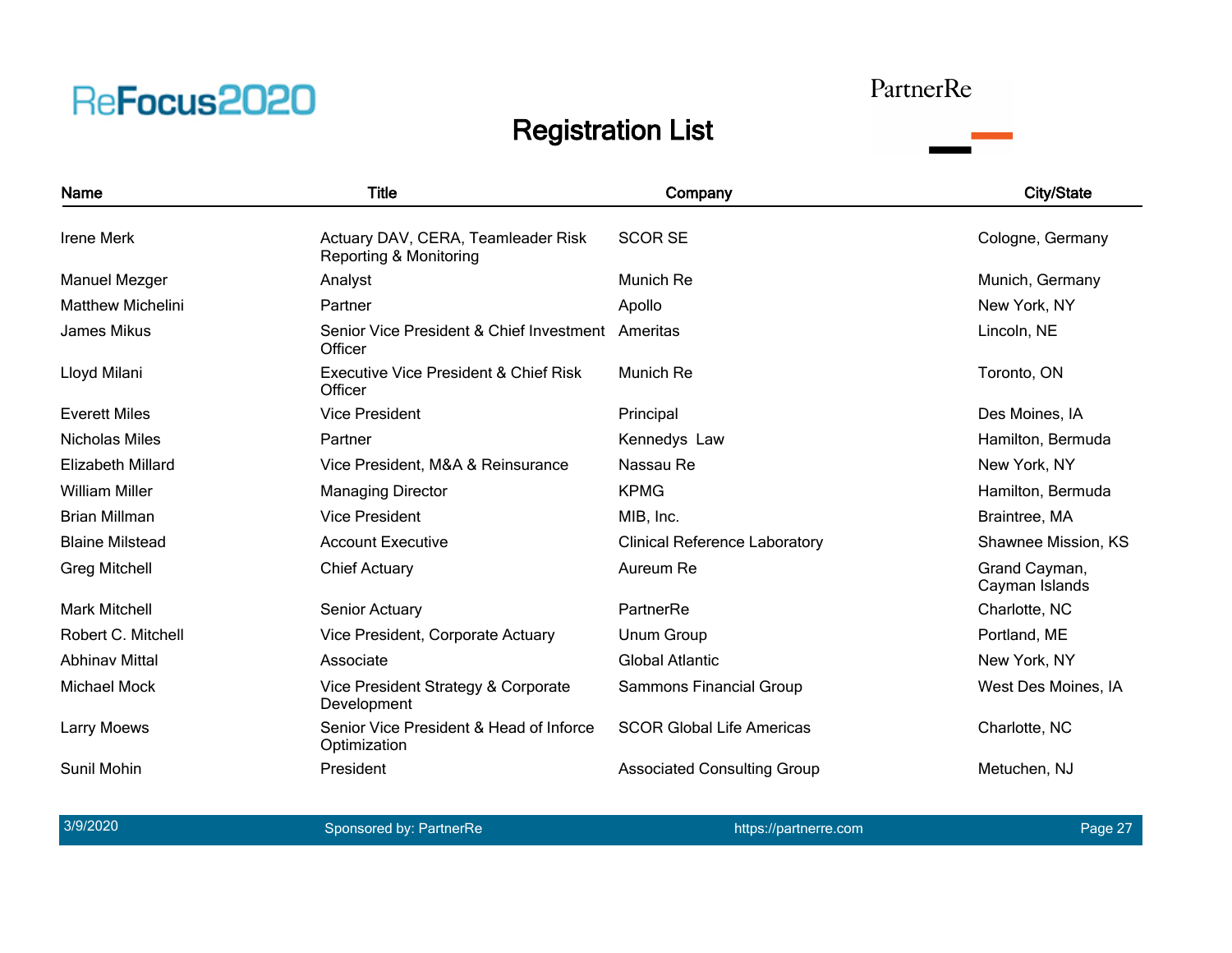#### PartnerRe

![](_page_27_Picture_3.jpeg)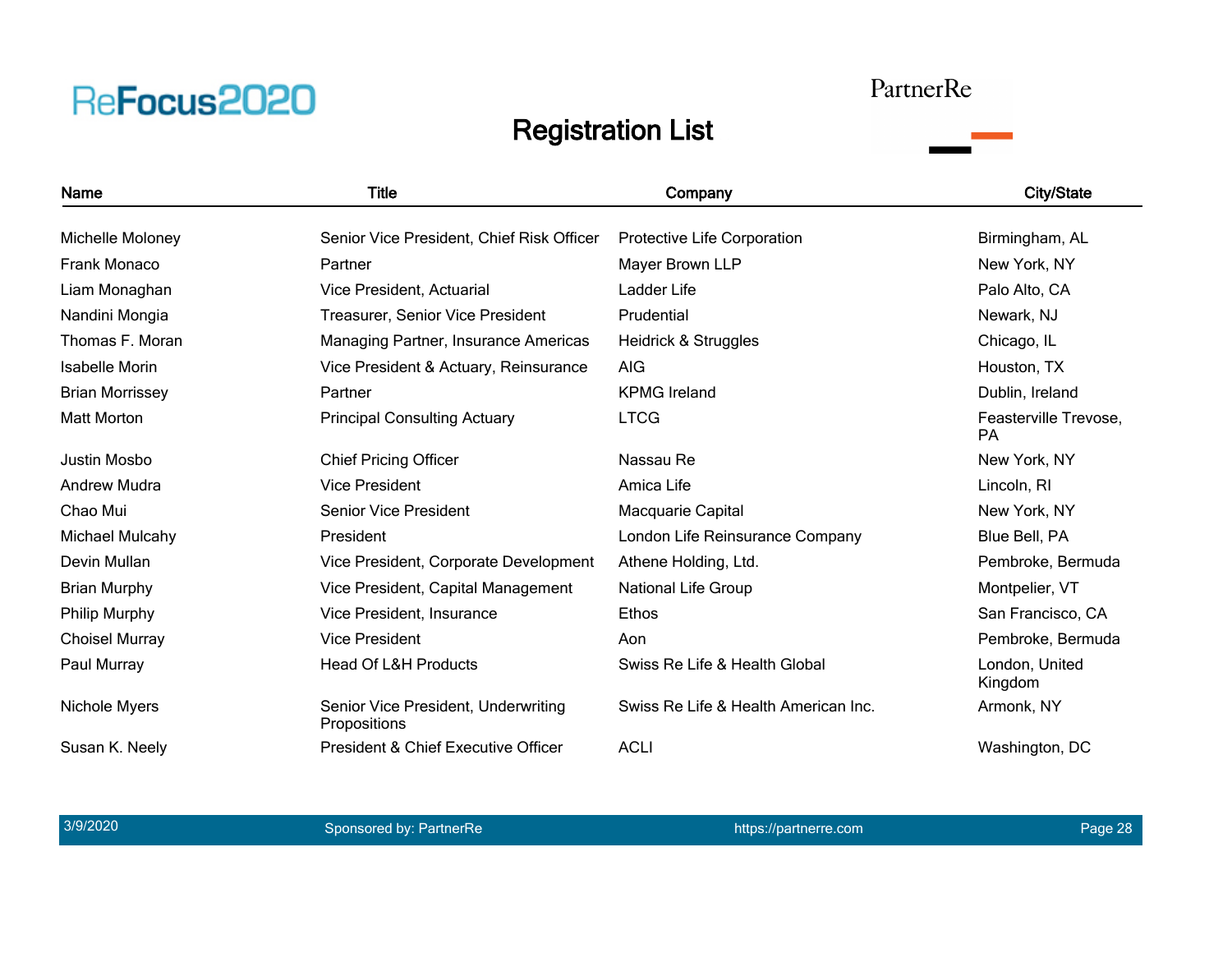#### PartnerRe

![](_page_28_Picture_3.jpeg)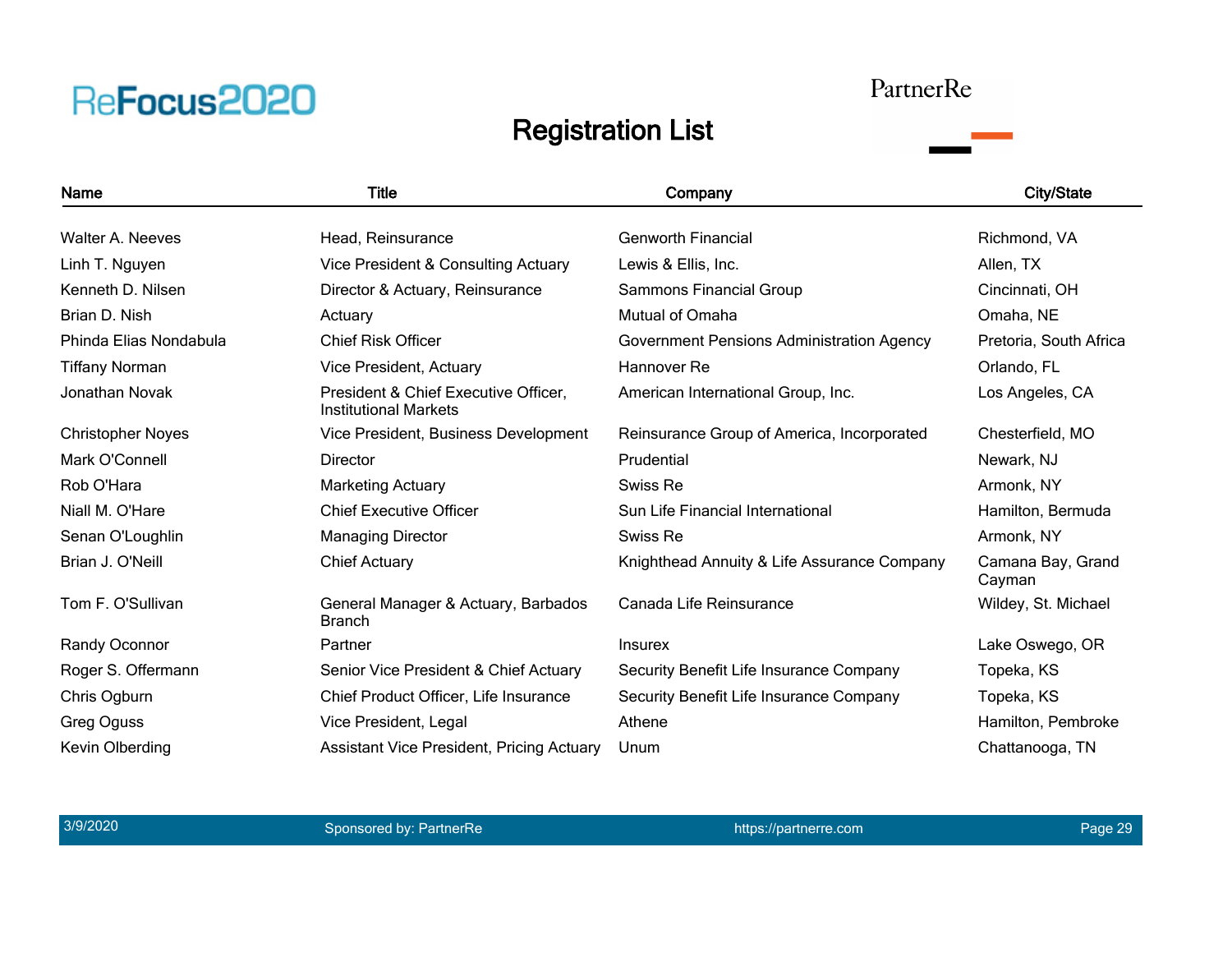### PartnerRe

![](_page_29_Picture_3.jpeg)

| Name                         | <b>Title</b>                                                  | Company                                      | <b>City/State</b>               |
|------------------------------|---------------------------------------------------------------|----------------------------------------------|---------------------------------|
| Lee B. Oliphant              | President & Chief Executive Officer                           | MIB Group, Inc.                              | Braintree, MA                   |
| Knut A. Olson                | President & Chief Executive Officer                           | National Guardian Life Insurance Company     | Madison, WI                     |
| Fearghal Oriordan            | <b>Vice President</b>                                         | Aon Insurance Managers (Cayman) Ltd.         | Grand Cayman,<br>Cayman Islands |
| John Oshaughnessy            | <b>Managing Director</b>                                      | <b>KRMDILLC</b>                              | Louisville, KY                  |
| <b>Michael Ostow</b>         | <b>Managing Director</b>                                      | Rothschild & Company                         | New York, NY                    |
| Joseph Paddock               | Vice President, Sales                                         | iPipeline                                    | Exton, PA                       |
| <b>Bryan Padgette</b>        | Senior Vice President Of Sales                                | Sureify                                      | San Jose, CA                    |
| Esteban Paez                 | Principal                                                     | Oliver Wyman                                 | New York, NY                    |
| Samarth Pal                  | Managing Director - Corporate<br>Development                  | <b>Prudential Financial</b>                  | Newark, NJ                      |
| <b>Pratik Pareek</b>         | <b>Vice President</b>                                         | Goldman Sachs                                | New York, NY                    |
| Steven W. Pasko              | <b>Managing Partner</b>                                       | 777 Partners                                 | Miami, FL                       |
| Deep Patel                   | <b>Equity Principal</b>                                       | Milliman                                     | Chicago, IL                     |
| Shaunda Patterson - Strachan | Partner                                                       | Faegre Drinker                               | Washington, DC                  |
| Cathleen Paugh               | Vice President, Head Of Global<br><b>Reinsurance Strategy</b> | <b>Prudential Financial</b>                  | Newark, NJ                      |
| <b>Christopher Peck</b>      | President                                                     | <b>CPECK Company</b>                         | Atlanta, GA                     |
| Nari Persad                  | <b>Group Chief Actuary</b>                                    | <b>Sagicor Financial Corporation Limited</b> | Tampa, FL                       |
| Ashley J. Peterson           | Actuary                                                       | Transamerica                                 | Cedar Rapids, IA                |
| Von S. Peterson              | Vice President, Sales & Marketing                             | <b>SCOR</b>                                  | Minneapolis, MN                 |
| <b>Alexander Peyser</b>      | <b>Vice President</b>                                         | <b>Global Atlantic</b>                       | New York, NY                    |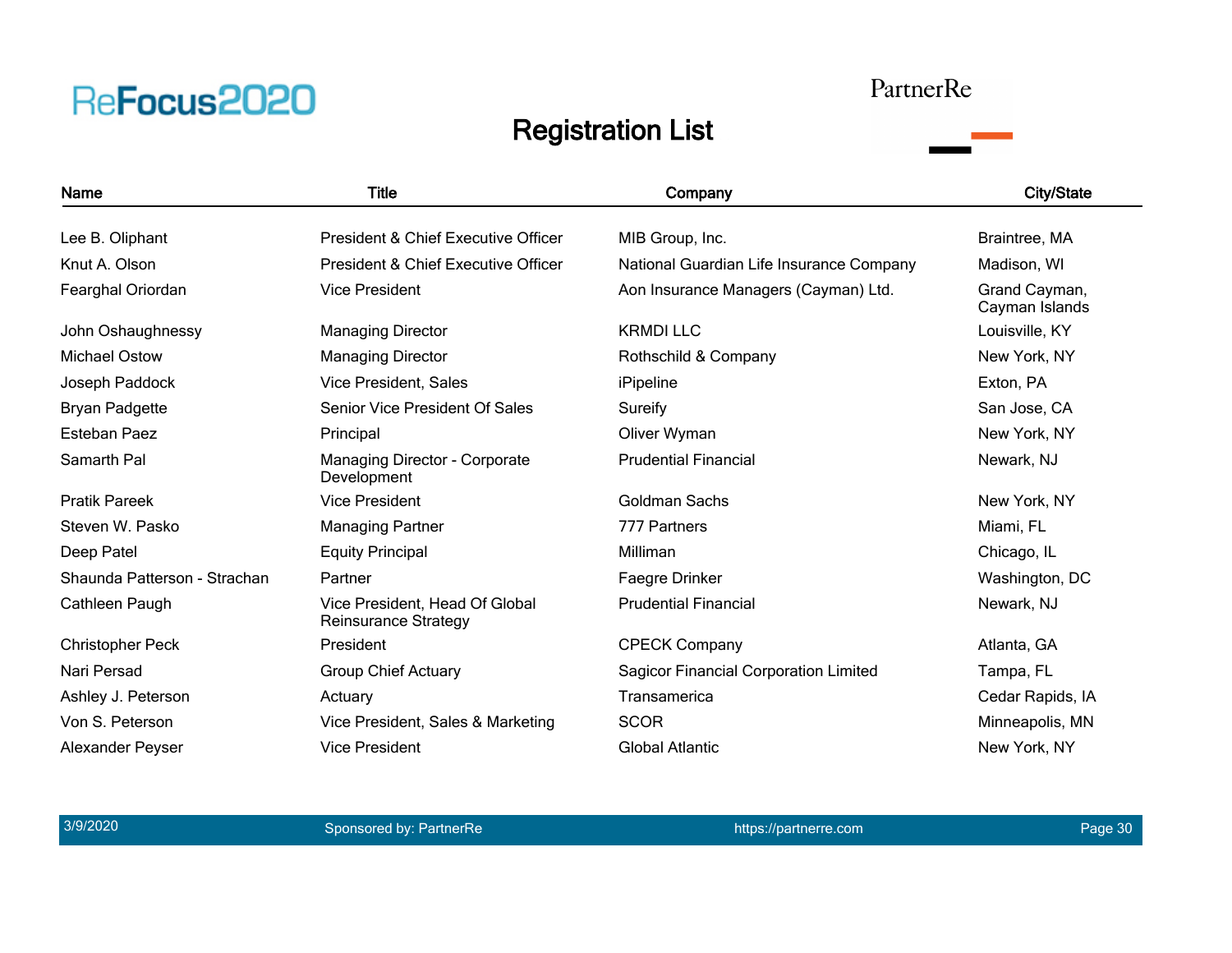#### PartnerRe

![](_page_30_Picture_3.jpeg)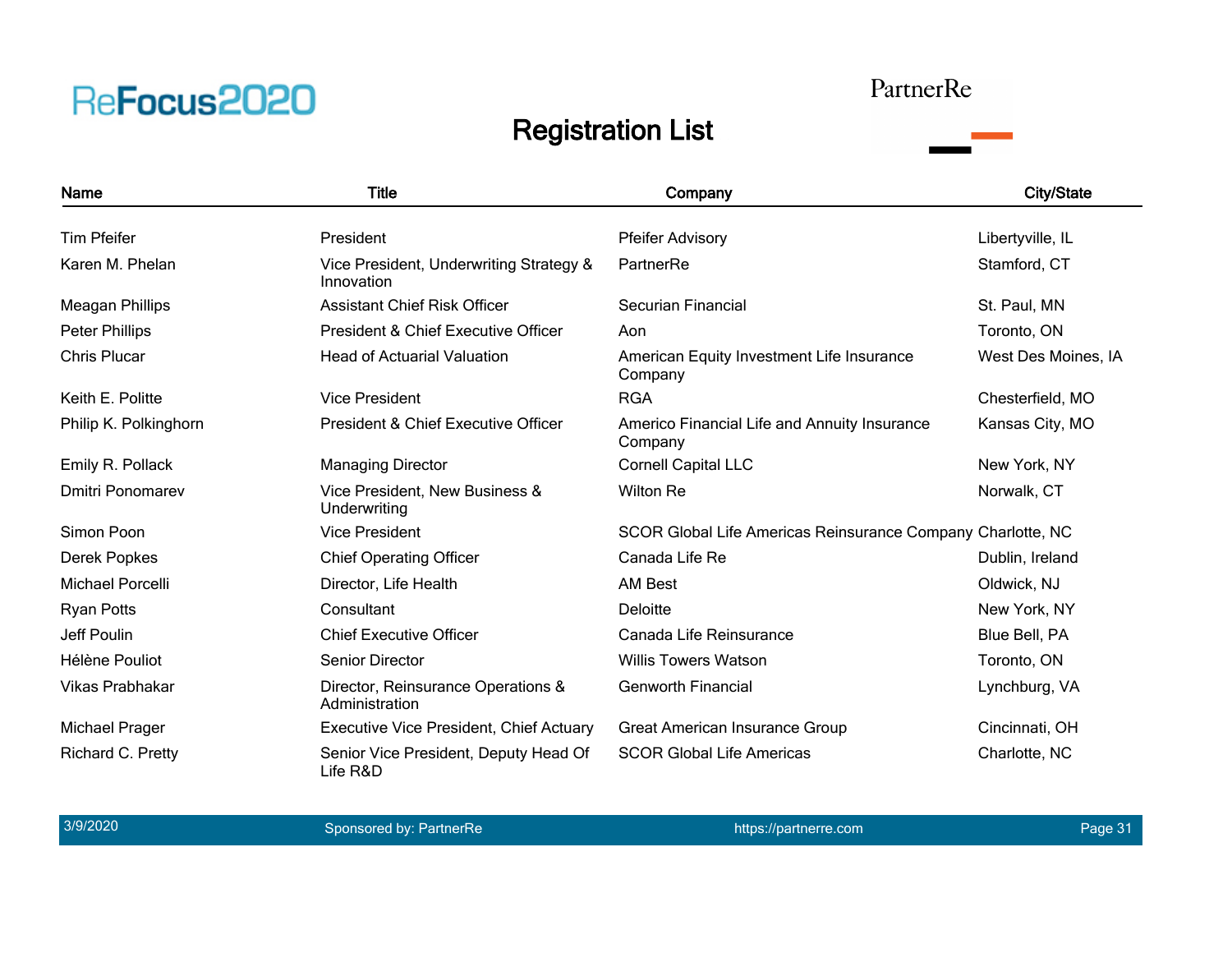#### PartnerRe

![](_page_31_Picture_3.jpeg)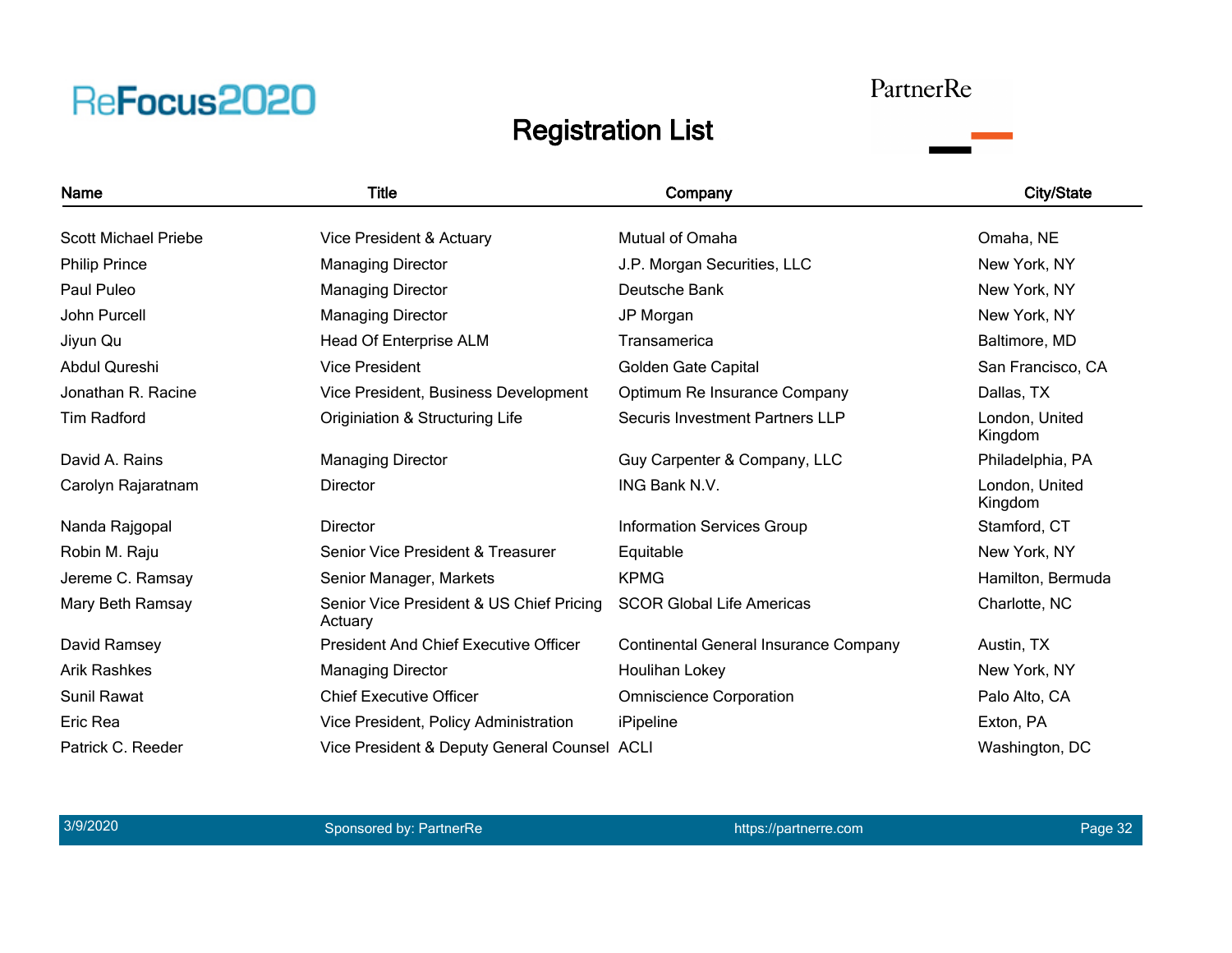#### PartnerRe

![](_page_32_Picture_3.jpeg)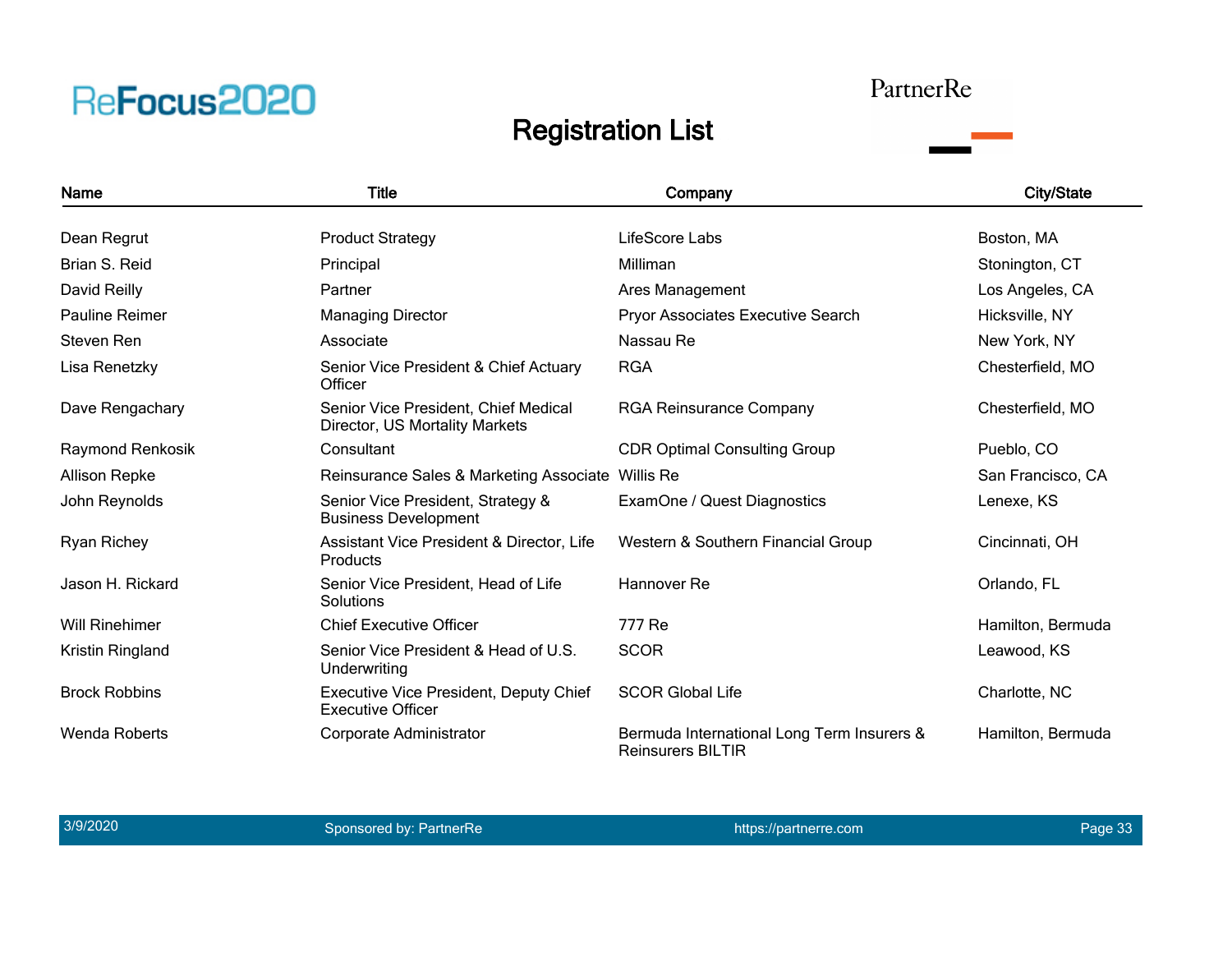#### PartnerRe

### Registration List

![](_page_33_Picture_3.jpeg)

3/9/2020 and the sponsored by: PartnerRe https://partnerre.com https://partnerre.com Page 34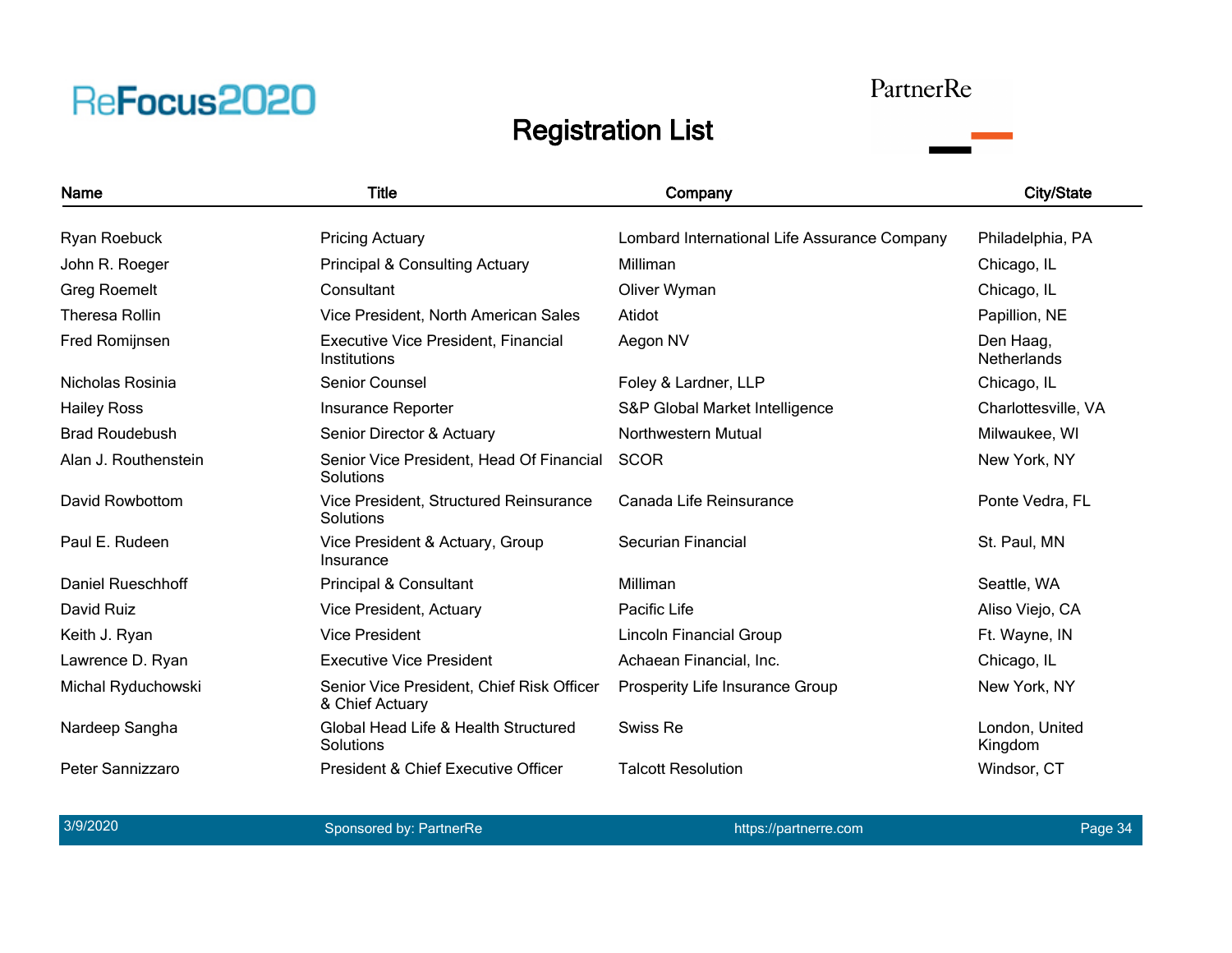![](_page_34_Picture_0.jpeg)

#### PartnerRe

![](_page_34_Picture_3.jpeg)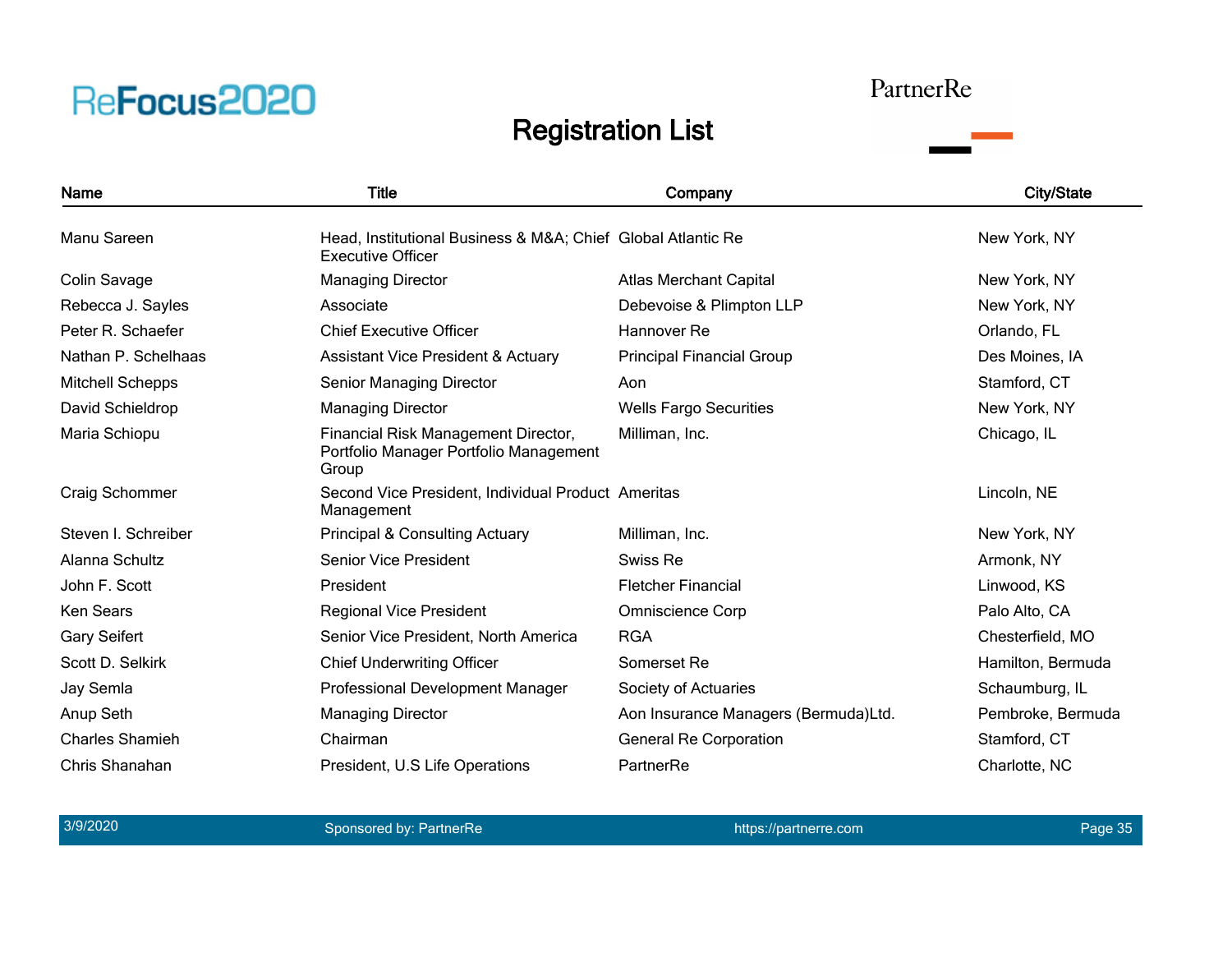### PartnerRe

![](_page_35_Picture_3.jpeg)

| <b>Name</b>                  | <b>Title</b>                                            | Company                                       | <b>City/State</b>         |
|------------------------------|---------------------------------------------------------|-----------------------------------------------|---------------------------|
| Vibhu R. Sharma              | Senior Vice President, CFO & Treasurer                  | <b>Thrivent Financial for Lutherans</b>       | Appleton, WI              |
| John Shaw                    | <b>Chief Actuary</b>                                    | <b>DXC Technology</b>                         | Dallas, TX                |
| Karl Shaw                    | Corporate Development Director, LGR                     | Legal and General (Assurance Society Limited) | London, United<br>Kingdom |
| <b>Scott Sheefel</b>         | <b>Vice President</b>                                   | <b>Wilton Re</b>                              | Norwalk, CT               |
| <b>Martin Sheerin</b>        | <b>Chief Financial Officer</b>                          | John Hancock                                  | Boston, MA                |
| Anthony Sherman              | Partner                                                 | Locke Lord LLP                                | Chicago, IL               |
| Laughton Sherman             | Managing Director & Chief Executive<br>Officer          | Sherman & Company                             | New York, NY              |
| <b>Vishal Sheth</b>          | <b>Managing Director</b>                                | Apollo                                        | New York, NY              |
| Craig T. Shigeno             | President & Chief Operating Officer                     | M Life Insurance Company                      | Portland, OR              |
| Jeremy Shrubb                | Senior Manager                                          | PricewaterhouseCoopers                        | Hamilton, Bermuda         |
| Jose D. Siberon              | <b>Vice President, Financial Solutions</b>              | <b>SCOR</b>                                   | New York, NY              |
| <b>Corey Sieven</b>          | Director, Insurance Solutions                           | Societe Generale                              | New York, NY              |
| <b>Gaudenz Silberschmidt</b> | Director, Health and Multilateral<br>Partnerships       | World Health Organization (WHO)               | Geneva, Switzerland       |
| A. Alex Silva                | <b>Assistant Vice President &amp; Pricing Officer</b>   | John Hancock                                  | Boston, MA                |
| Scott D. Silverman           | <b>Managing Director</b>                                | SBLI USA Life Insurance Company, Inc.         | Hamilton, Bermuda         |
| <b>Stuart Silverman</b>      | <b>Principal &amp; Consulting Actuary</b>               | Milliman, Inc.                                | New York, NY              |
| <b>Marc Andre Simard</b>     | <b>Head of Traditional Life Business</b><br>Development | Canada Life Reinsurance                       | Toronto, ON               |
| <b>Michel Simard</b>         | <b>Senior Vice President</b>                            | Optimum Reassurance Inc.                      | Montreal, Canada          |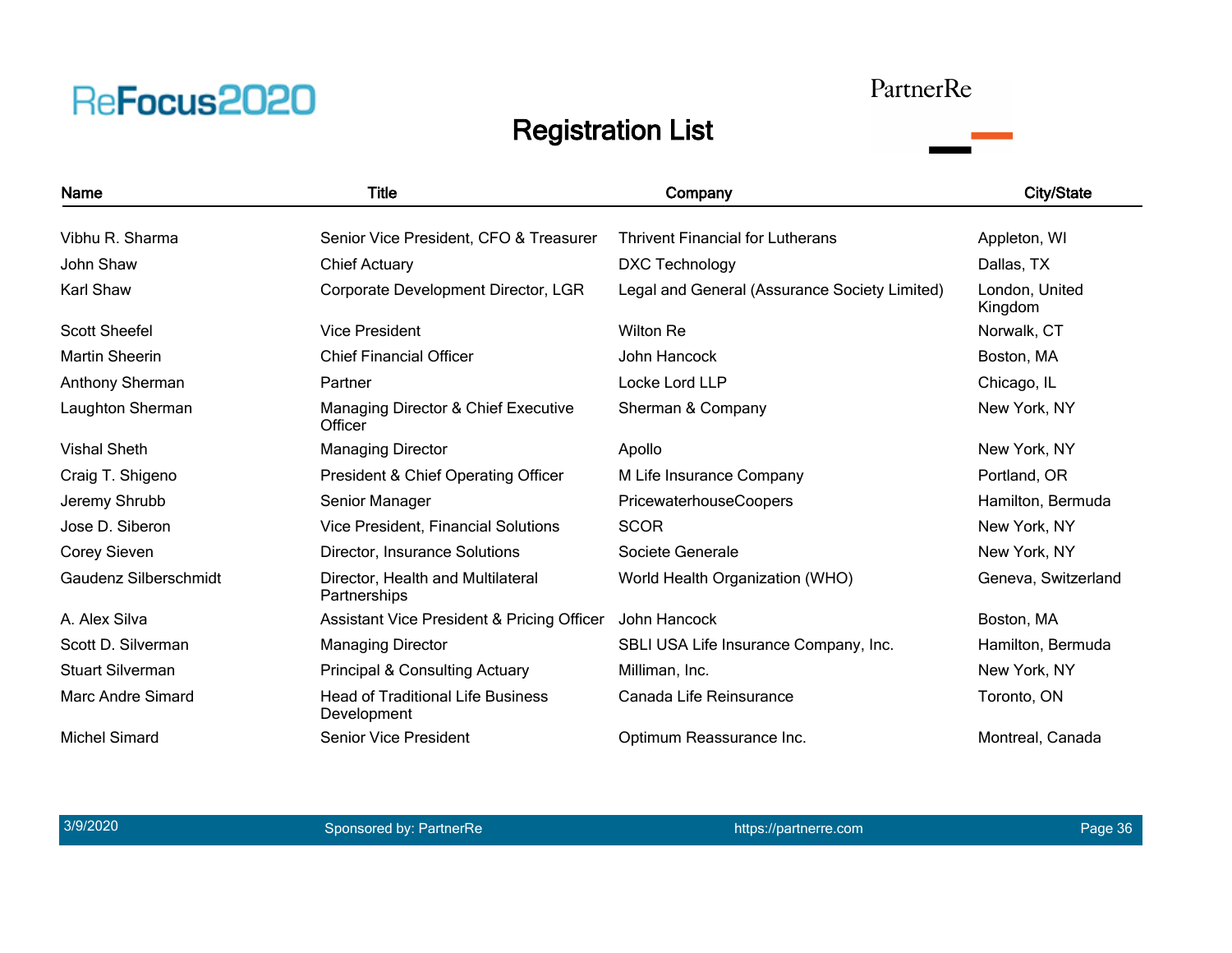![](_page_36_Picture_0.jpeg)

#### PartnerRe

![](_page_36_Picture_3.jpeg)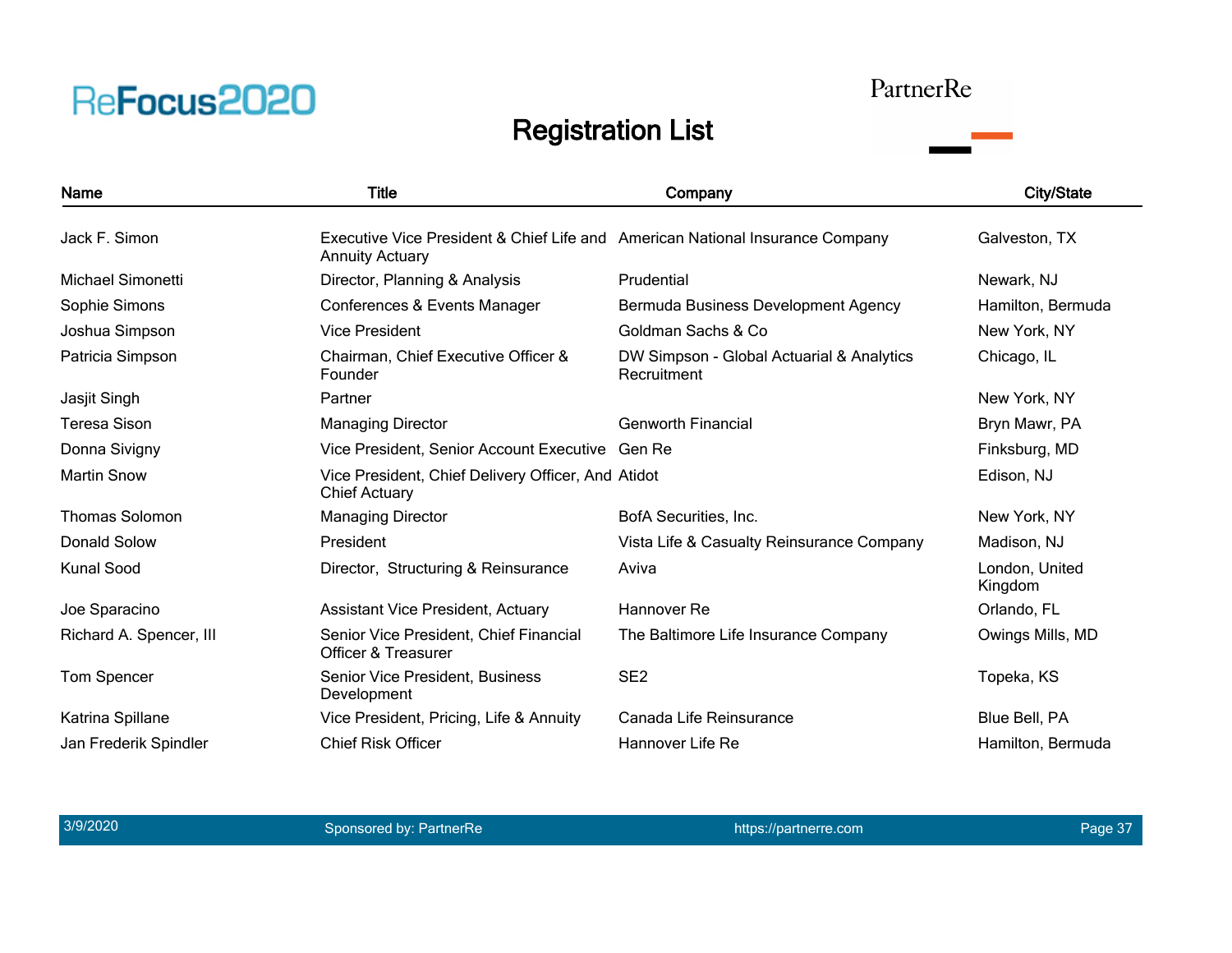#### PartnerRe

![](_page_37_Picture_3.jpeg)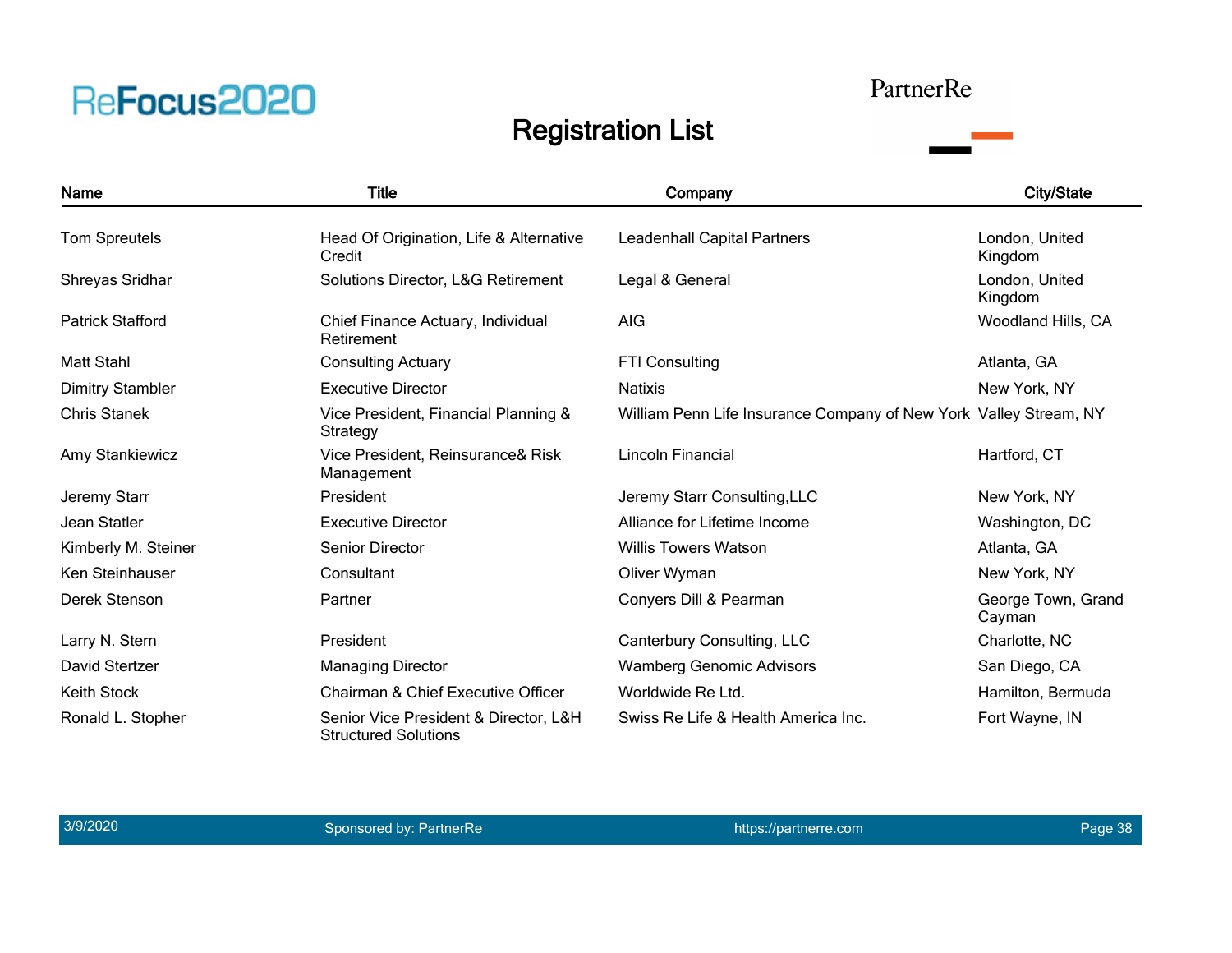#### PartnerRe

![](_page_38_Picture_3.jpeg)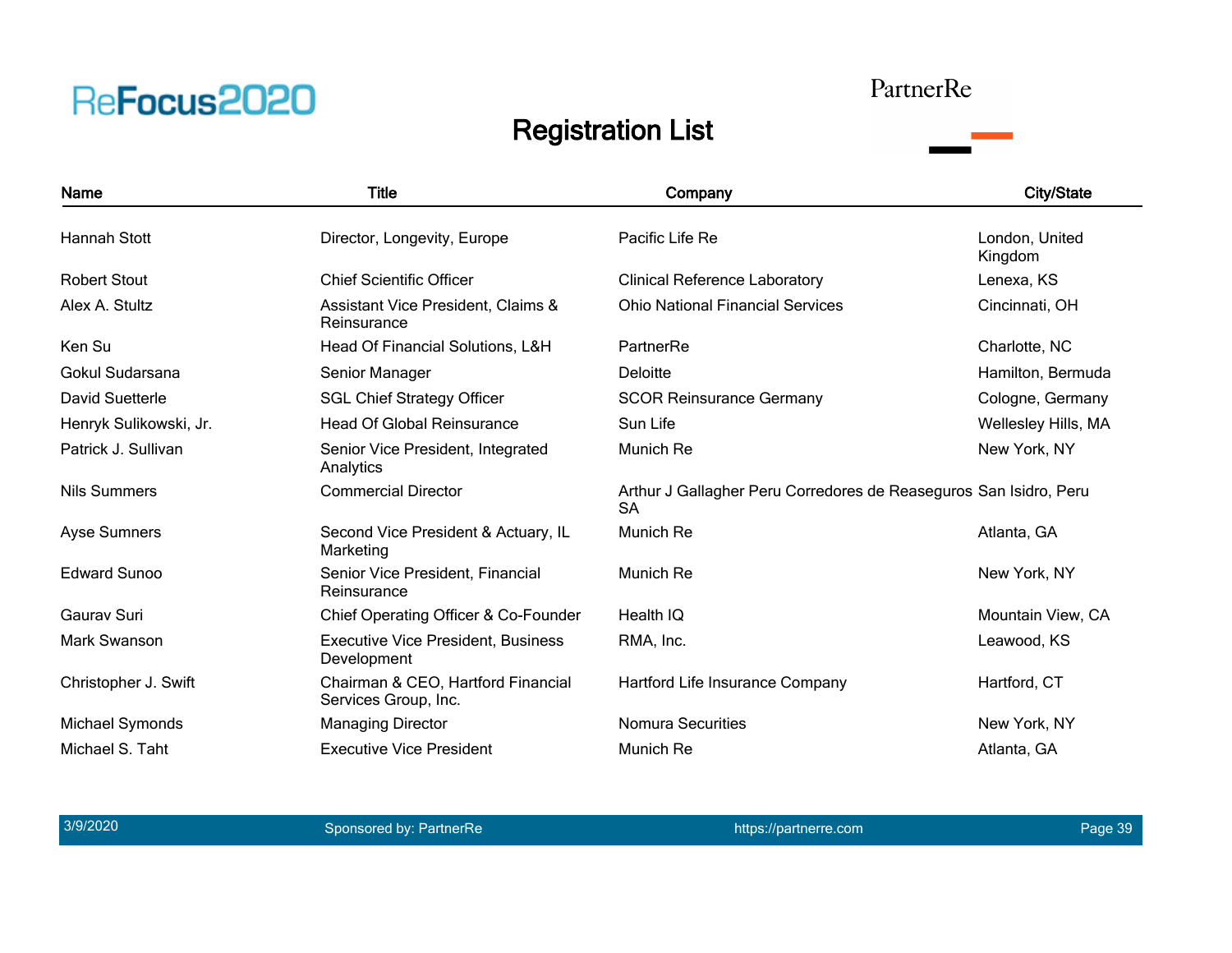#### PartnerRe

![](_page_39_Picture_3.jpeg)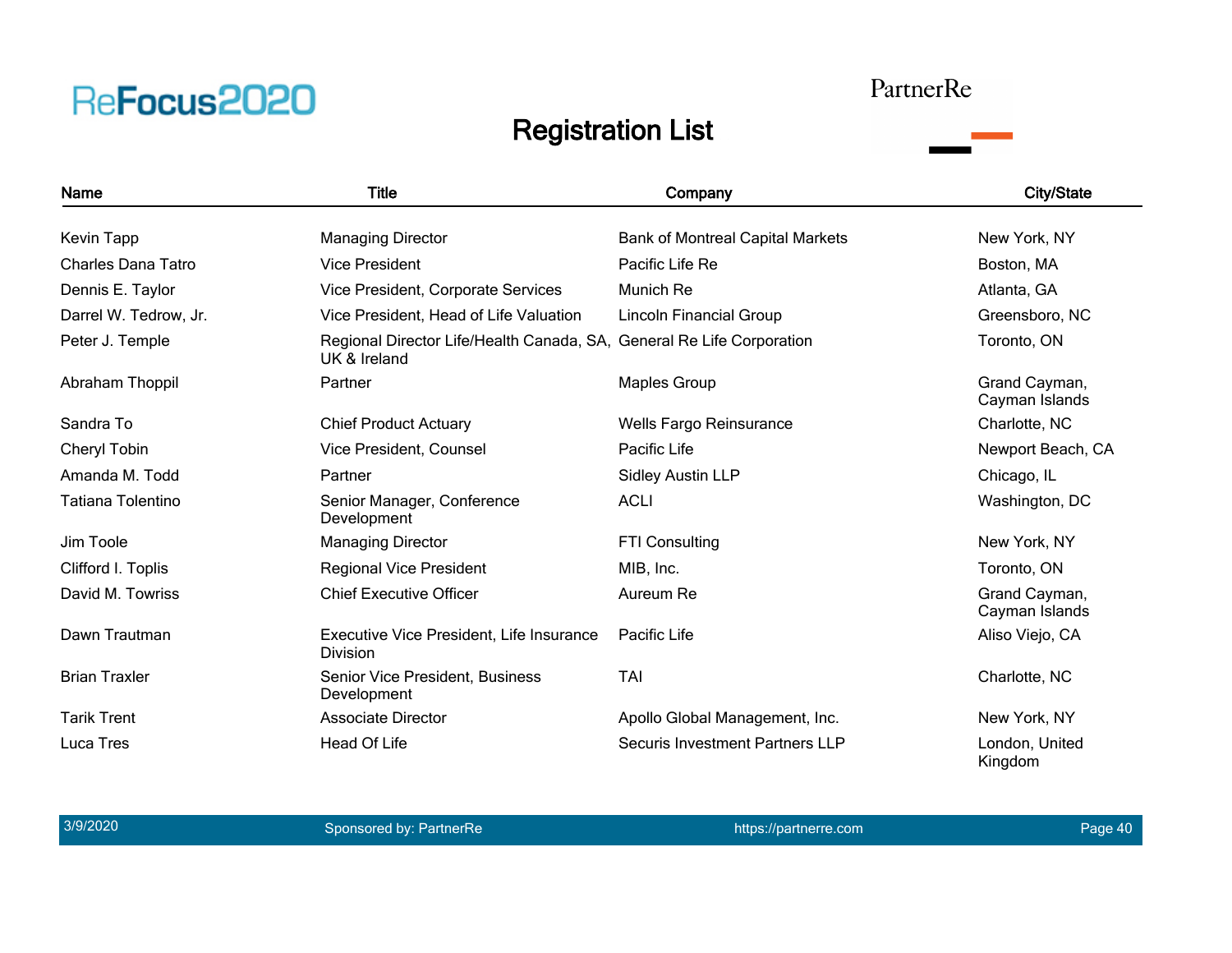#### PartnerRe

![](_page_40_Picture_3.jpeg)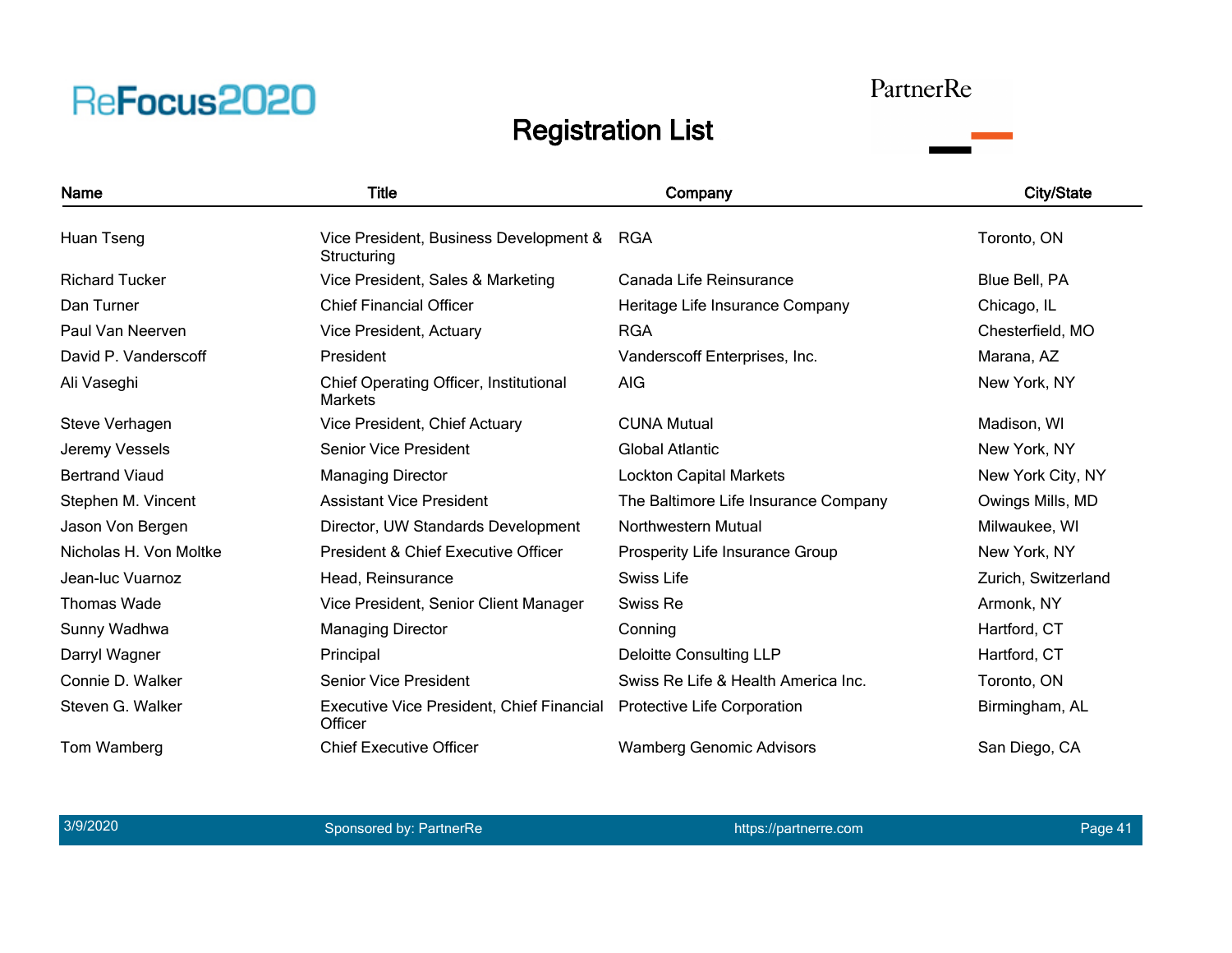#### PartnerRe

![](_page_41_Picture_3.jpeg)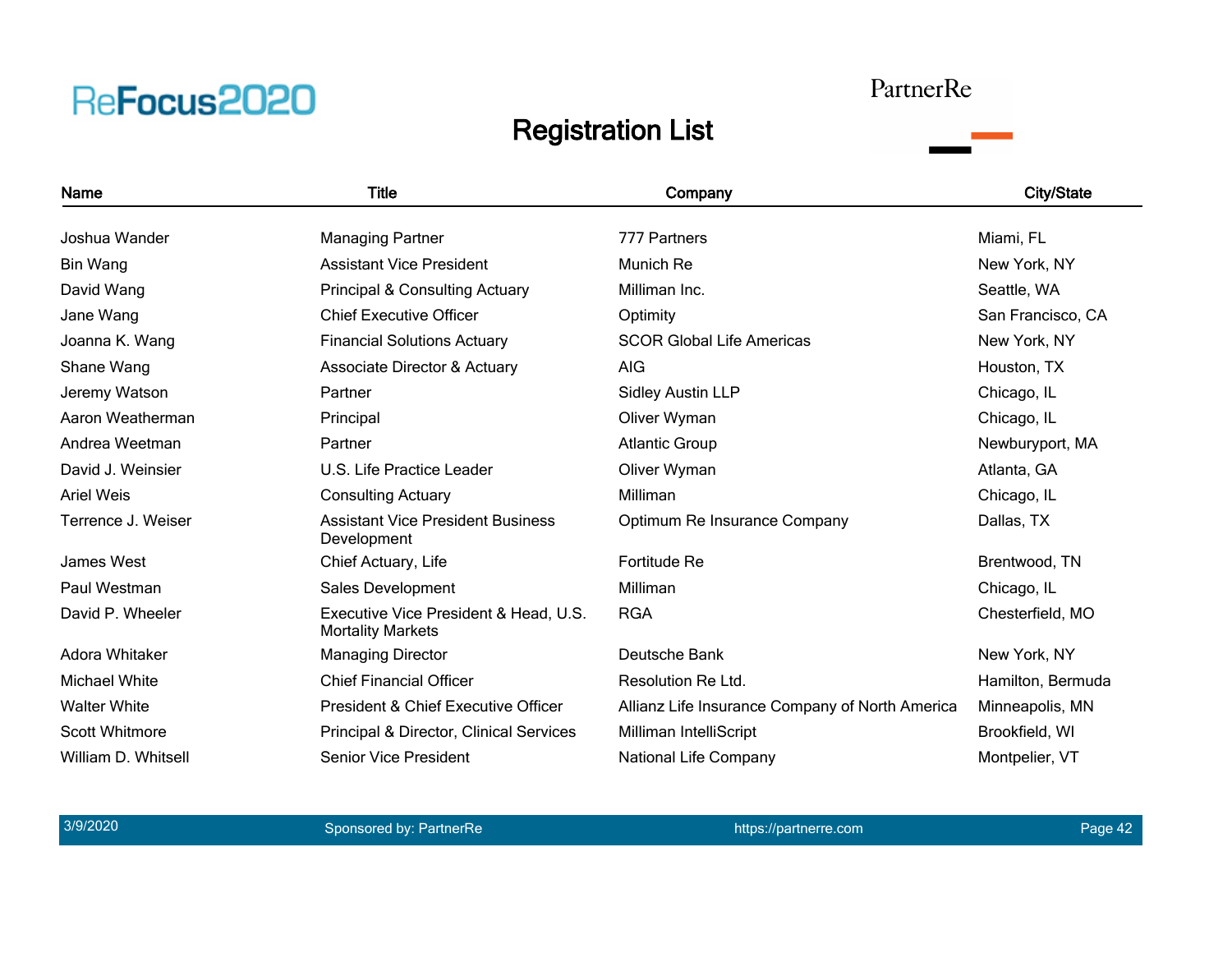#### PartnerRe

![](_page_42_Picture_3.jpeg)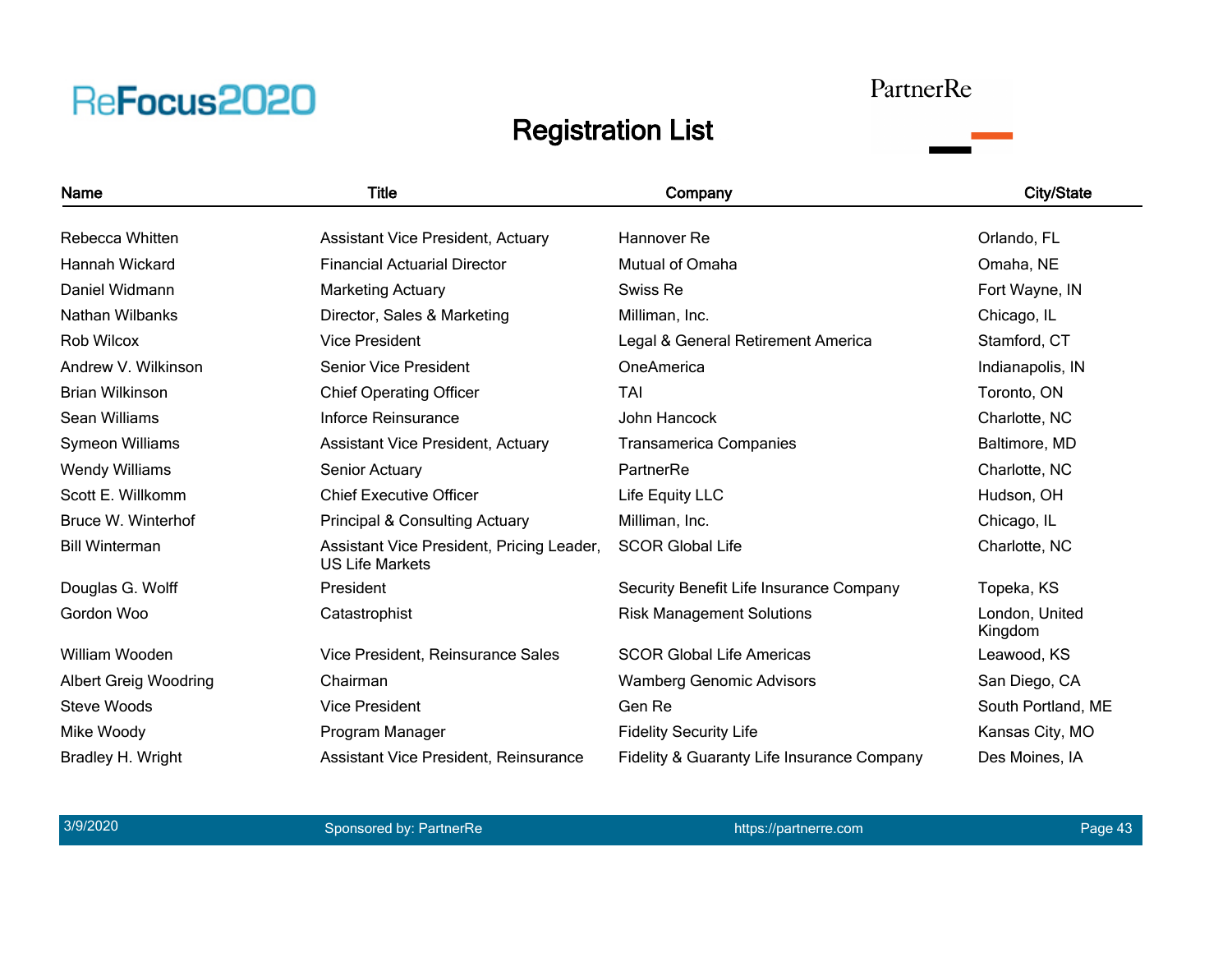### PartnerRe

![](_page_43_Picture_3.jpeg)

| Name               | <b>Title</b>                                                   | Company                                                     | <b>City/State</b>   |
|--------------------|----------------------------------------------------------------|-------------------------------------------------------------|---------------------|
|                    |                                                                |                                                             |                     |
| Torbjørn Wright    | <b>Reinsurance Actuary</b>                                     | AIA Reinsurance Limited                                     | Hamilton, Bermuda   |
| Jonathan Wu        | Assistant Vice President, Actuarial                            | Sagicor                                                     | Toronto, ON         |
| Tracy A. Yantosh   | Vice President, Marketing Actuary                              | SCOR Global Life Americas Reinsurance Company Charlotte, NC |                     |
| Terri Yildirim     | Actuary                                                        | Athene USA                                                  | West Des Moines, IA |
| Greg Yoder         | Senior Vice President, Business<br>Development                 | Sureify                                                     | San Jose, CA        |
| Alex Young         | Executive Vice President, Insurance                            | Optimity                                                    | San Francisco, CA   |
| Kathy Young        | Vice President, Valuation & Risk<br>Management, Life Division  | Pacific Life                                                | Aliso Viejo, CA     |
| <b>Wendy Young</b> | <b>Chief Executive Officer</b>                                 | F&G                                                         | Baltimore, MD       |
| Mark M. Yu         | Enterprise Capital Return & Risk<br>Management                 | New England Asset Management                                | Farmington, CT      |
| Laird D. Zacheis   | <b>Consulting Actuary</b>                                      | Milliman Inc.                                               | Chicago, IL         |
| Alex Zaidlin       | Director                                                       | <b>KPMG LLP</b>                                             | New York, NY        |
| Huzefa Zariwala    | Vice President & Actuary                                       | Converge Re                                                 | New York, NY        |
| Corwin K. Zass     | Founder, Principal & Consulting Actuary                        | <b>Actuarial Risk Management</b>                            | Austin, TX          |
| Peizi Zhang        | Assistant Vice President & Actuary, Life<br>Inforce Management | John Hancock                                                | Toronto, ON         |